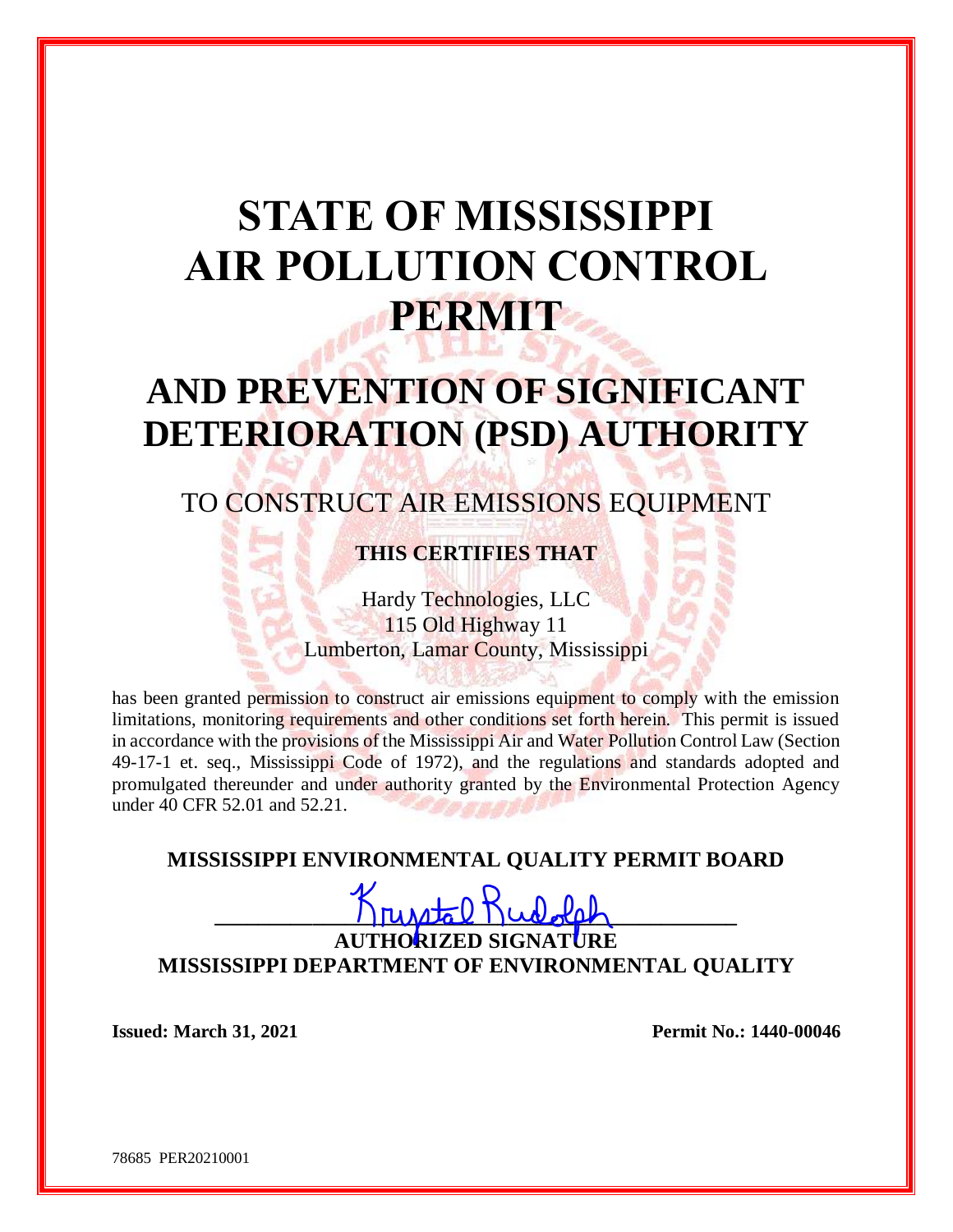#### **SECTION 1. GENERAL CONDITIONS**

- 1.1 This permit is for air pollution control purposes only. (Ref.: 11 Miss. Admin. Code Pt. 2, R. 2.1.D.)
- 1.2 Any activities not identified in the application are not authorized by this permit. (Ref.: Miss. Code Ann. 49-17-29(1)(b))
- 1.3 The knowing submittal of a permit application with false information may serve as the basis for the Permit Board to void the permit issued pursuant thereto or subject the applicant to penalties for operating without a valid permit pursuant to State Law.

(Ref.: 11 Miss. Admin. Code Pt. 2, R. 2.2.B(5).)

1.4 It is the responsibility of the applicant/permittee to obtain all other approvals, permits, clearances, easements, agreements, etc., which may be required including (but not limited to) all required local government zoning approvals or permits.

(Ref.: 11 Miss. Admin. Code Pt. 2, R. 2.1.D(6).)

1.5 The issuance of a permit does not release the permittee from liability for constructing or operating air emissions equipment in violation of any applicable statute, rule, or regulation of state or federal environmental authorities.

(Ref.: 11 Miss. Admin. Code Pt. 2, R. 2.2.B(7).)

1.6 It shall not be a defense for a permittee in an enforcement action that it would have been necessary to halt or reduce the permitted activity in order to maintain compliance with the conditions of the permit, unless halting or reducing activity would create an imminent and substantial endangerment threatening the public health and safety of the lives and property of the people of this state.

(Ref.: 11 Miss. Admin. Code Pt. 2, R. 2.2.B(15)(a).)

1.7 The permit and/or any part thereof may be modified, revoked, reopened, and reissued, or terminated for cause. Sufficient cause for a permit to be reopened shall exist when an air emissions stationary source becomes subject to Title V. The filing of a request by the permittee for a permit modification, revocation and reissuance, or termination, or of a notification of planned changes or anticipated noncompliance does not stay any permit condition.

(Ref.: 11 Miss. Admin. Code Pt. 2, R. 2.2.B(15)(b).)

- 1.8 The permit does not convey any property rights of any sort, or any exclusive privilege. (Ref.: 11 Miss. Admin. Code Pt. 2, R. 2.2.B(15)(c).)
- 1.9 The permittee shall furnish to the Department of Environmental Quality (DEQ) within a reasonable time any information the MDEQ may request in writing to determine whether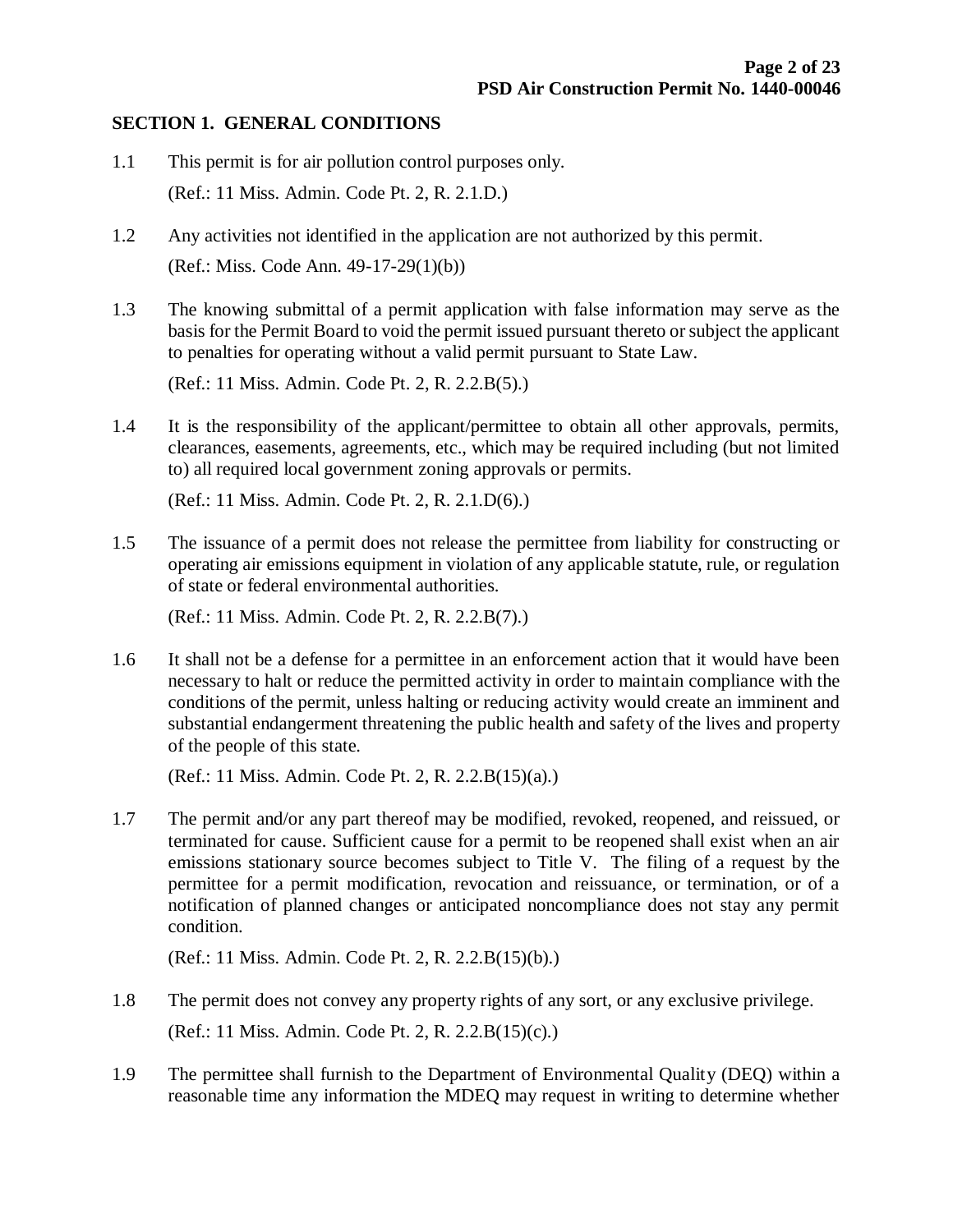cause exists for modifying, revoking and reissuing, or terminating the permit or to determine compliance with the permit. Upon request, the permittee shall also furnish to the MDEQ copies of records required to be kept by the permit or, for information claimed to be confidential, the permittee shall furnish such records to the MDEQ along with a claim of confidentiality. The permittee may furnish such records directly to the Administrator along with a claim of confidentiality.

(Ref.: 11 Miss. Admin. Code Pt. 2, R. 2.2.B(15)(d).)

1.10 *Design and Construction Requirements*: The stationary source shall be designed and constructed so as to operate without causing a violation of any Applicable Rules and Regulations, without interfering with the attainment and maintenance of State and National Ambient Air Quality Standards, and such that the emission of air toxics does not result in an ambient concentration sufficient to adversely affect human health and well-being or unreasonably and adversely affect plant or animal life beyond the stationary source boundaries.

(Ref.: 11 Miss. Admin. Code Pt. 2, R. 2.5.A(1)-(3).)

1.11 The necessary facilities shall be constructed to prevent any wastes or other products or substances to be placed in a location where they are likely to cause pollution of the air or waters of the State without the proper environmental permits.

(Ref.: Miss. Code Ann. 49-17-29(1) and (2))

1.12 *Fugitive Dust Emissions from Construction Activities*: The construction of the stationary source shall be performed in such a manner so as to reduce fugitive dust emissions from construction activities to a minimum.

(Ref.: 11 Miss. Admin. Code Pt. 2, R. 2.5.A(4).)

- 1.13 *General Nuisances*: The permittee shall not cause, permit, or allow the emission of particles or any contaminants in sufficient amounts or of such duration from any process as to be injurious to humans, animals, plants, or property, or to be a public nuisance, or create a condition of air pollution.
	- (a) The permittee shall not cause or permit the handling, transporting, or storage of any material in a manner which allows or may allow unnecessary amounts of particulate matter to become airborne.
	- (b) When dust, fumes, gases, mist, odorous matter, vapors, or any combination thereof escape from a building or equipment in such a manner and amount as to cause a nuisance to property other than that from which it originated or to violate any other provision of Mississippi Administrative Code, Title 11, Part 2, Chapter 1, the Commission may order such corrected in a way that all air and gases or air and gasborne material leaving the building or equipment are controlled or removed prior to discharge to the open air.

(Ref.: 11 Miss. Admin. Code Pt. 2, R. 1.3.C.)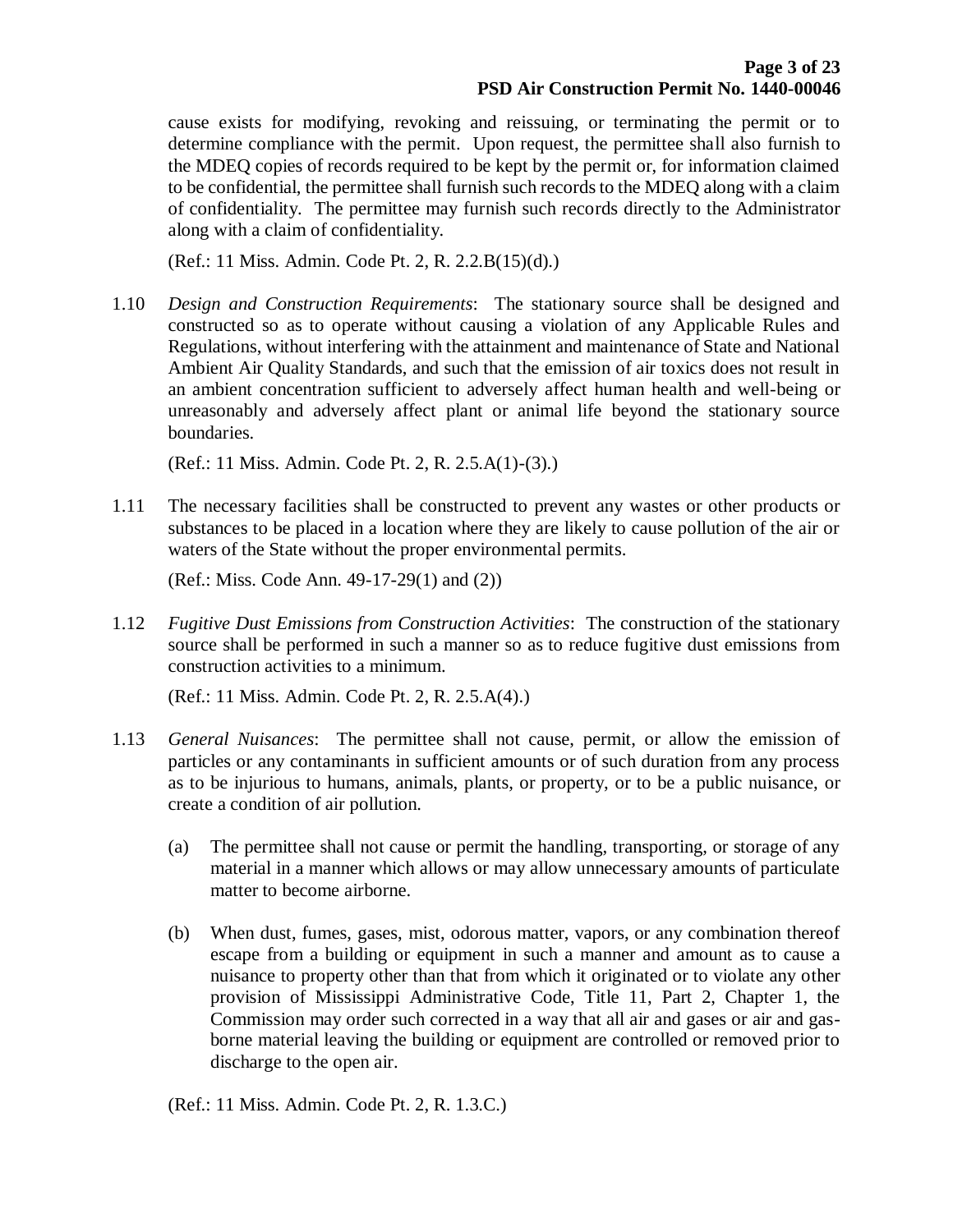- 1.14 *Right of Entry*: The permittee shall allow the Mississippi Department of Environmental Quality, Office of Pollution Control and the Mississippi Environmental Quality Permit Board and/or their representatives, upon presentation of credentials:
	- (a) To enter at reasonable times upon the permittee's premises where an air emission source is located or in which any records are required to be kept under the terms and conditions of this permit; and
	- (b) To have access to and copy any records required to be kept under the terms and conditions of this permit; to inspect any monitoring equipment or monitoring method required in this permit; and to sample any air contaminants or waste waters, fuel, process material, or other material which affects or may affect emission of air contaminants from any source.

(Ref.: Miss. Code Ann. 49-17-21)

- 1.15 *Permit Modification or Revocation*: After notice and opportunity for a hearing, the Permit Board may modify the permit or revoke it in whole or in part for good cause shown including, but not limited to, the following:
	- (a) Persistent violation of any of the terms or conditions of this permit;
	- (b) Obtaining this permit by misrepresentation or failure to disclose fully all relevant facts; or
	- (c) A change in federal, state, or local laws or regulations that require either a temporary or permanent reduction or elimination of previously authorized air emission.

(Ref.: 11 Miss. Admin. Code Pt. 2, R. 2.2.C.)

1.16 *Public Record and Confidential Information*: Except for information determined to be confidential under the Mississippi Air and Water Pollution Control Law, all information obtained in accordance with the terms of this permit shall be available for public inspection at the offices of the Mississippi Department of Environmental Quality, Office of Pollution Control.

(Ref.: Miss. Code Ann. 49-17-39)

1.17 *Permit Transfer*: This permit shall not be transferred except upon approval of the Permit Board.

(Ref.: 11 Miss. Admin. Code Pt. 2, R. 2.16.B.)

1.18 *Severability*: The provisions of this permit are severable. If any provision of the permit, or the application of any provision of the permit to any circumstances, is challenged or held invalid, the validity of the remaining permit provisions and/or portions thereof or their application to other persons or sets of circumstances, shall not be affected thereby.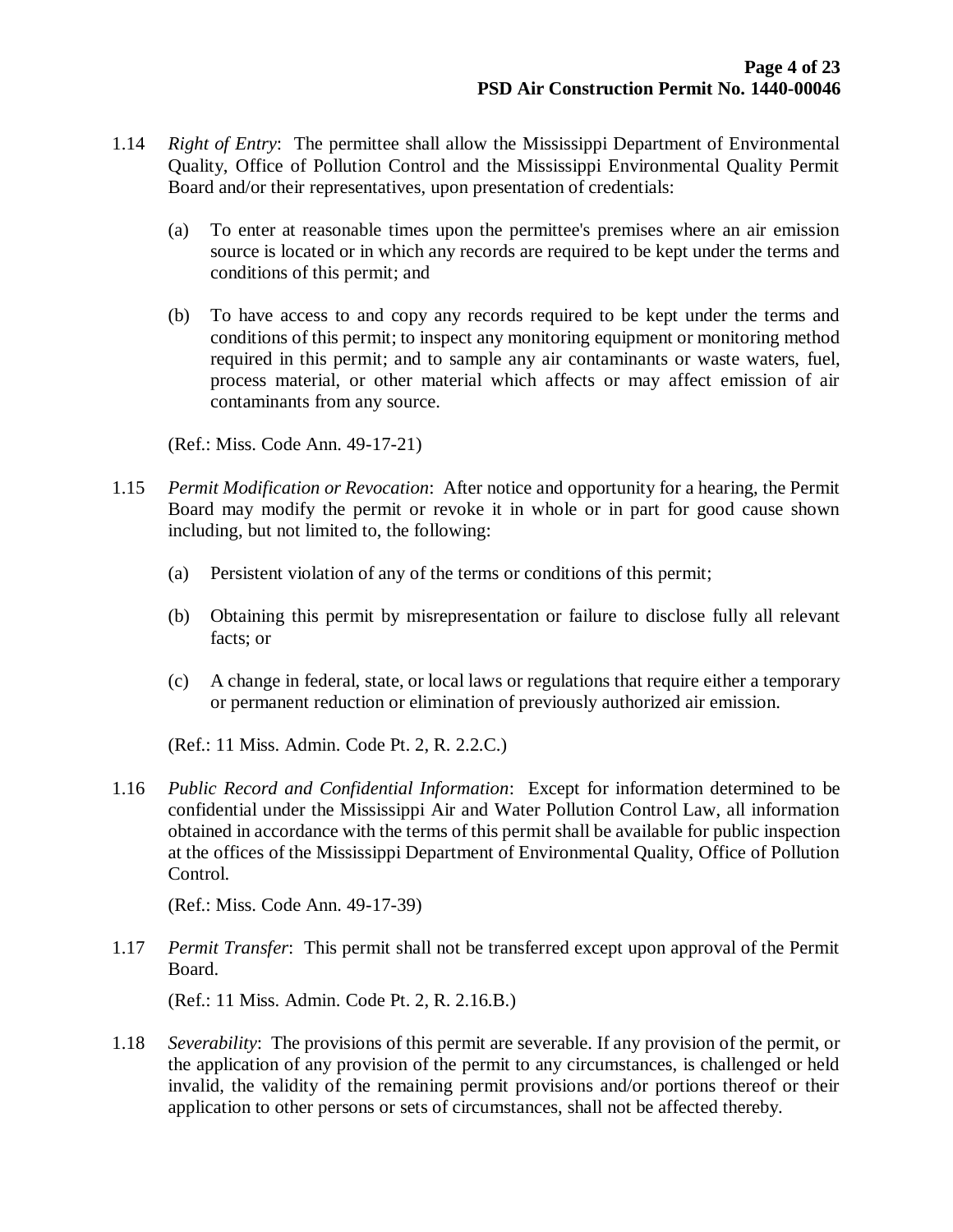(Ref.: 11 Miss. Admin. Code Pt. 2, R. 2.1.D(7).)

1.19 *Permit Expiration*: The permit to construct will expire if construction does not begin within eighteen (18) months from the date of issuance, if construction is suspended for eighteen (18) months or more, or if construction is not completed within a reasonable time. The MDEQ may extend the 18-month period upon a satisfactory showing that an extension is justified.

(Ref.: 11 Miss. Admin. Code Pt. 2, R. 2.5.C(1)., R. 2.5.C(4)., and R. 5.2.)

1.20 *Certification of Construction*: A new stationary source issued a Permit to Construct cannot begin operation until certification of construction by the permittee.

(Ref.: 11 Miss. Admin. Code Pt. 2, R. 2.5.D(3).)

1.21 *Beginning Operation*: After certification of construction by the permittee, the Permit to Construct shall be deemed to satisfy the requirement for a permit to operate until the date the application for issuance or modification of the Title V Permit or the application for issuance or modification of the State Permit to Operate (whichever is applicable) is due. This provision is not applicable to a source excluded from the requirement for a permit to operate as provided by Mississippi Administrative Code, Title 11, Part 2, Chapter 2, Rule 2.13.G.

(Ref.: 11 Miss. Admin. Code Pt. 2, R. 2.5.D(4).)

1.22 *Application for a Permit to Operate*: The application for issuance or modification of the State Permit to Operate or the Title V Permit (whichever is applicable) is due twelve (12) months after beginning operation or such earlier date or time as specified in the Permit to Construct. The Permit Board may specify an earlier date or time for submittal of the application. Beginning operation will be assumed to occur upon certification of construction, unless the permittee specifies differently in writing.

(Ref.: 11 Miss. Admin. Code Pt. 2, R. 2.5.D(5).)

1.23 *Operating Under a Permit to Construct*: Upon submittal of a timely and complete application for issuance or modification of a State Permit to Operate or a Title V Permit, whichever is applicable, the applicant may continue to operate under the terms and conditions of the Permit to Construct and in compliance with the submitted application until the Permit Board issues, modifies, or denies the Permit to Operate.

(Ref.: 11 Miss. Admin. Code Pt. 2, R. 2.5.D(6).)

- 1.24 Except as otherwise specified herein, the permittee shall be subject to the following provisions with respect to upsets, startups, and shutdowns.
	- (a) Upsets (as defined in 11 Miss. Admin. Code Pt. 2, R. 1.2.)
		- (1) For an upset, the Commission may pursue an enforcement action for noncompliance with an emission standard or other requirement of an applicable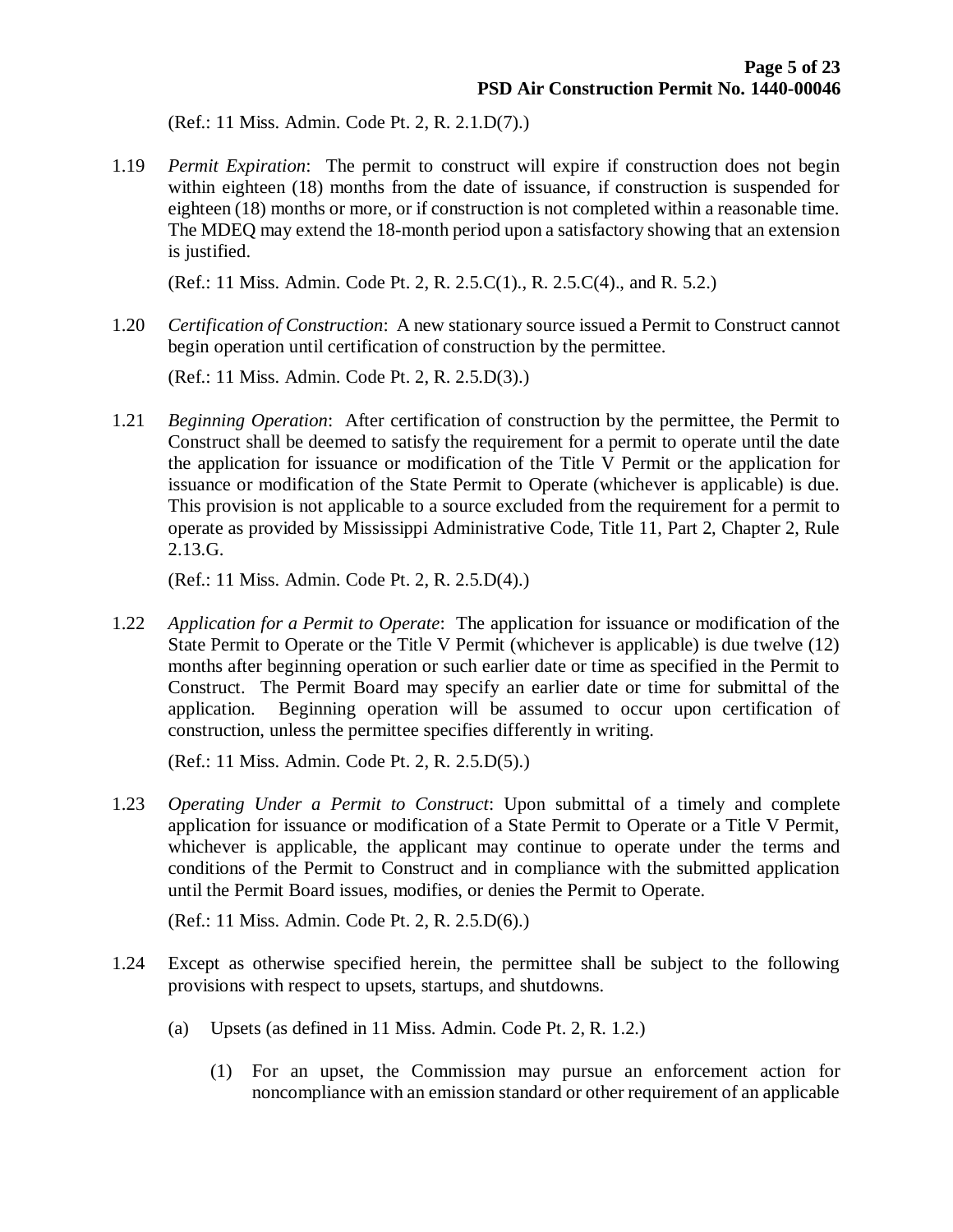rule, regulation, or permit. In determining whether to pursue enforcement action, and/or the appropriate enforcement action to take, the Commission may consider whether the source has demonstrated through properly signed contemporaneous operating logs or other relevant evidence the following:

- (i) An upset occurred and that the source can identify the cause(s) of the upset;
- (ii) The source was at the time being properly operated;
- (iii) During the upset the source took all reasonable steps to minimize levels of emissions that exceeded the emission standard or other requirement of an applicable rule, regulation, or permit;
- (iv) That within five (5) working days of the time the upset began, the source submitted a written report to the Department describing the upset, the steps taken to mitigate excess emissions or any other noncompliance, and the corrective actions taken and;
- (v) That as soon as practicable but no later than twenty-four (24) hours of becoming aware of an upset that caused an immediate adverse impact to human health or the environment beyond the source boundary or caused a general nuisance to the public, the source provided notification to the Department.
- (2) In any enforcement proceeding by the Commission, the source seeking to establish the occurrence of an upset has the burden of proof.
- (3) This provision is in addition to any upset provision contained in any applicable requirement.
- (4) These upset provisions apply only to enforcement actions by the Commission and are not intended to prohibit EPA or third party enforcement actions.
- (b) Start-ups and Shutdowns (as defined in 11 Miss. Admin. Code Pt. 2, R. 1.2.)
	- (1) Start-ups and shutdowns are part of normal source operation. Emission limitations apply during startups and shutdowns unless source specific emission limitations or work practice standards for start-ups and shutdowns are defined by an applicable rule, regulation, or permit.
	- (2) Where the source is unable to comply with existing emission limitations established under the State Implementation Plan (SIP) and defined in Mississippi Administrative Code, Title 11, Part 2, Chapter 1, the Department will consider establishing source specific emission limitations or work practice standards for start-ups and shutdowns. Source specific emission limitations or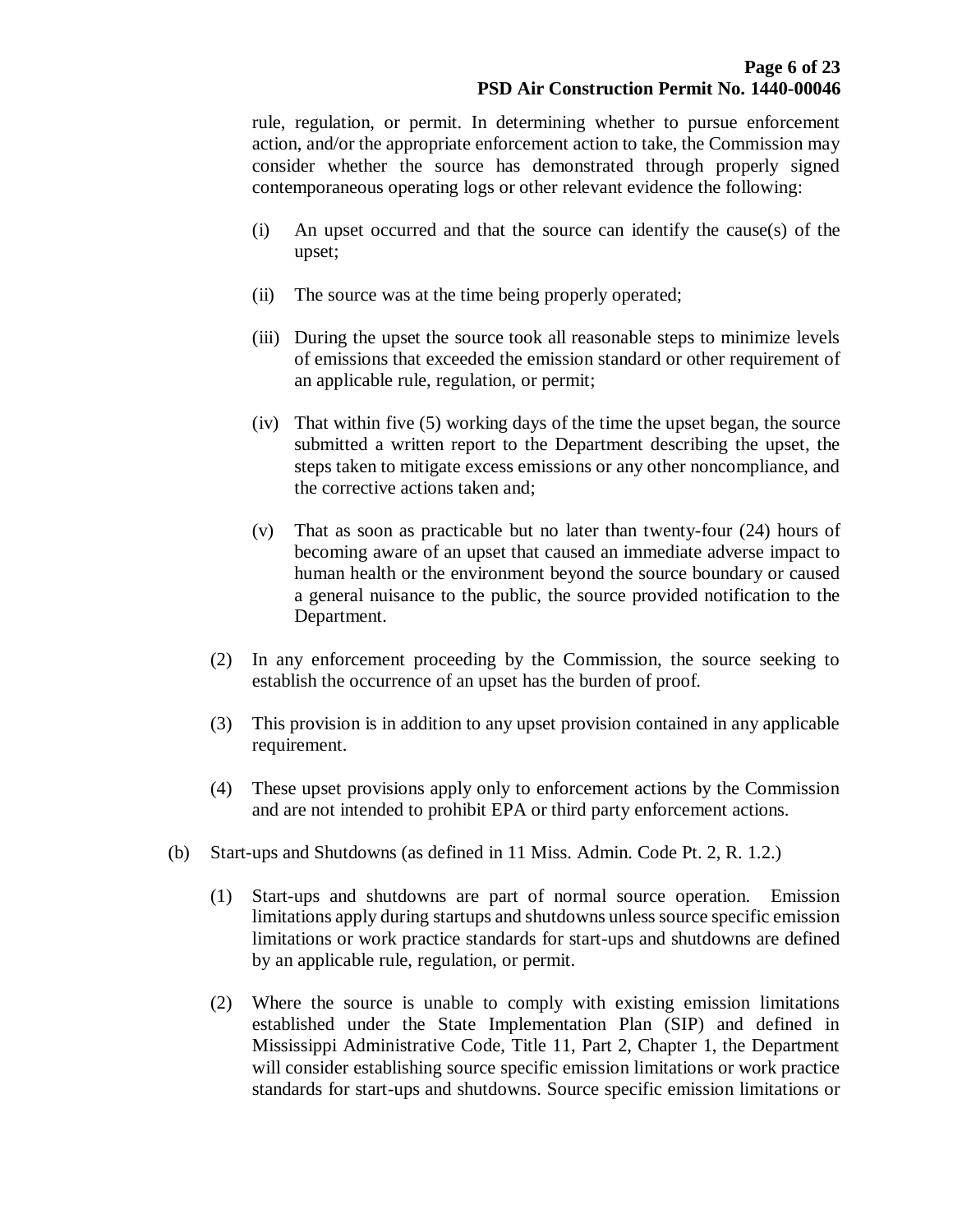work practice standards established for start-ups and shutdowns are subject to the requirements prescribed in Mississippi Administrative Code, Title 11, Part 2, Chapter 1, Rule 1.10.B(2)(a) through (e).

(3) Where an upset (as defined in 11 Miss. Admin. Code Pt. 2, R. 1.2.) occurs during start-up or shutdown, see the upset requirements above.

(Ref.: 11 Miss. Admin. Code Pt. 2, R. 1.10.)

1.25 *General Duty*: All air emission equipment shall be operated as efficiently as possible to minimize emissions of air contaminants.

(Ref.: 11 Miss. Admin. Code Pt. 2, R. 2.2.B(10).)

- 1.26 *Compliance Testing*: Regarding compliance testing:
	- (a) The results of any emissions sampling and analysis shall be expressed both in units consistent with the standards set forth in any Applicable Rules and Regulations or this permit and in units of mass per time.
	- (b) Compliance testing will be performed at the expense of the permittee.
	- (c) Each emission sampling and analysis report shall include but not be limited to the following:
		- (1) Detailed description of testing procedures;
		- (2) Sample calculation(s);
		- (3) Results; and
		- (4) Comparison of results to all Applicable Rules and Regulations and to emission limitations in the permit.
	- (Ref.: 11 Miss. Admin. Code Pt. 2, R. 2.6.B(3), (4), and (6).))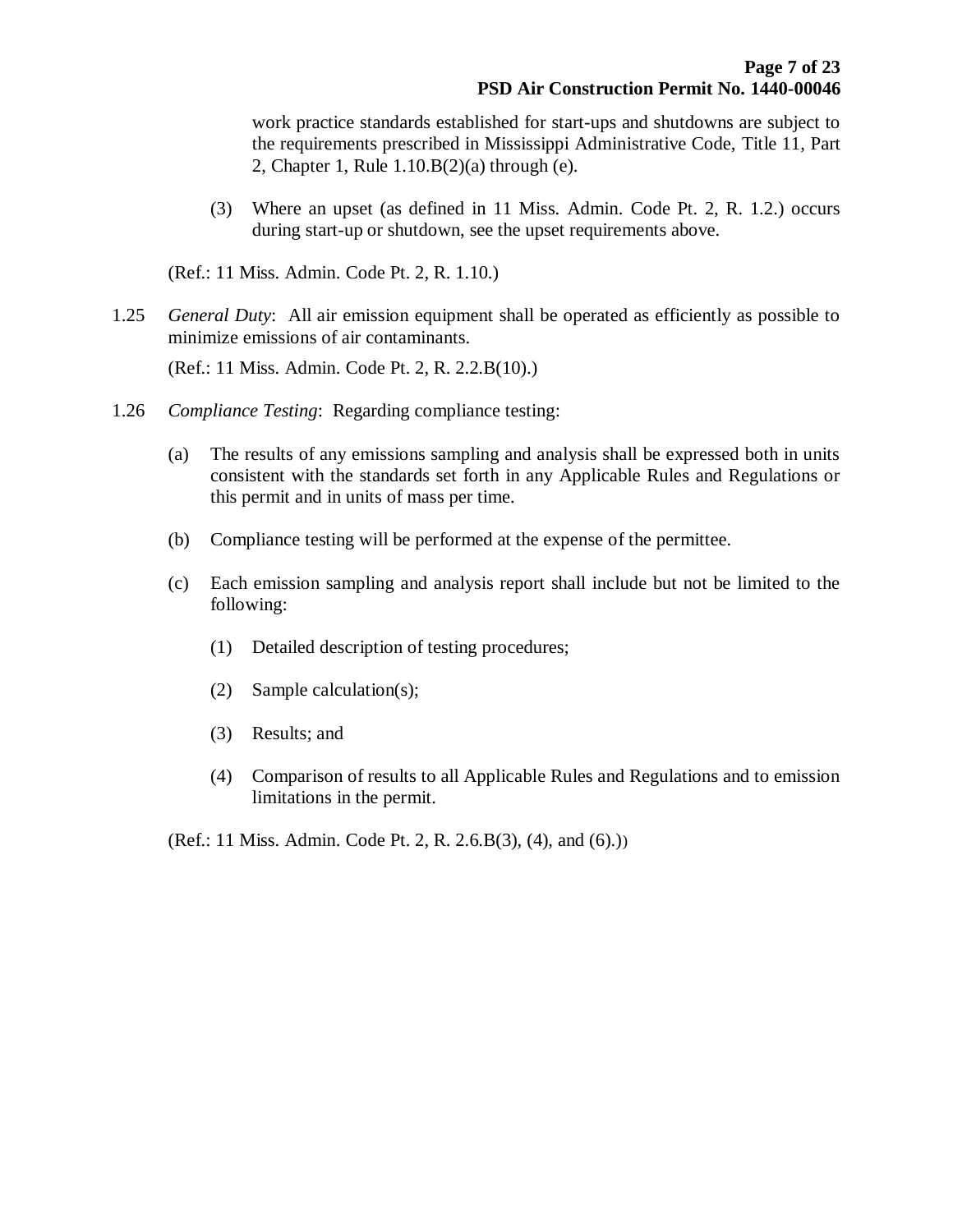#### **SECTION 2. EMISSION POINT DESCRIPTION**

The permittee is authorized to construct and/or modify and operate, upon certification of construction, air emissions equipment, as described in the following table.

| <b>Emission</b><br><b>Point</b> | <b>Description</b>                                                                                                                                                           |  |  |
|---------------------------------|------------------------------------------------------------------------------------------------------------------------------------------------------------------------------|--|--|
| AA-000                          | Facility-Wide (Hardy Technologies, LLC)                                                                                                                                      |  |  |
| <b>AA-100</b>                   | <b>Green Lumber Operations</b>                                                                                                                                               |  |  |
| AA-101                          | Log Debarking Operations                                                                                                                                                     |  |  |
| AA-102                          | Bark Hog and Hog Fuel Storage Pile                                                                                                                                           |  |  |
| AA-103                          | Sawmill Operations [consisting of (but not limited to) a log processing merchandiser, sawmill and<br>green trimmer, green lumber sorting, and green lumber stacking]         |  |  |
| AA-104                          | Sawmill Green Chipper [receives green trimmings from Sawmill Operations]                                                                                                     |  |  |
| <b>AA-200</b>                   | <b>Dry Lumber Operations</b>                                                                                                                                                 |  |  |
| AA-201                          | Continuous Direct-Fired Drying Kiln (CDK No. 1) [equipped with a 45 MMBTU / hour natural gas-<br>fired burner]                                                               |  |  |
| AA-202                          | Continuous Direct-Fired Drying Kiln (CDK No. 2) [equipped with a 45 MMBTU / hour natural gas-<br>fired burner]                                                               |  |  |
| AA-203                          | Continuous Direct-Fired Drying Kiln (CDK No. 3) [equipped with a 45 MMBTU / hour natural gas-<br>fired burner]                                                               |  |  |
| $AA-204$                        | Planer Mill Process and Planer Shavings Cyclofilter (a combination cyclone with baghouse unit)                                                                               |  |  |
| AA-205                          | Planer Mill Dry Chipper [receives dry lumber trimmings from Planer Mill Process]                                                                                             |  |  |
| $AA-206$                        | Chip Screens No. 1 and 2 (with associated chip pile and sawdust pile) [sorts collective chips and<br>sawdust from the Sawmill Green Chipper and the Planer Mill Dry Chipper] |  |  |
| AA-207                          | Planer Mill Shavings Truck Bins [includes the receipt, conveyance, and loading of dry wood<br>shavings into trucks for off-site shipment]                                    |  |  |
| AA-300                          | <b>Miscellaneous Emissions</b>                                                                                                                                               |  |  |
| AA-301                          | Fugitive Emissions from Paved Haul Roads                                                                                                                                     |  |  |
| AA-302                          | 274 HP Diesel-Fired Emergency Fire Water Pump Engine [manufactured after 2006]                                                                                               |  |  |
| AA-303                          | 10,000-Gallon Diesel Storage Tank                                                                                                                                            |  |  |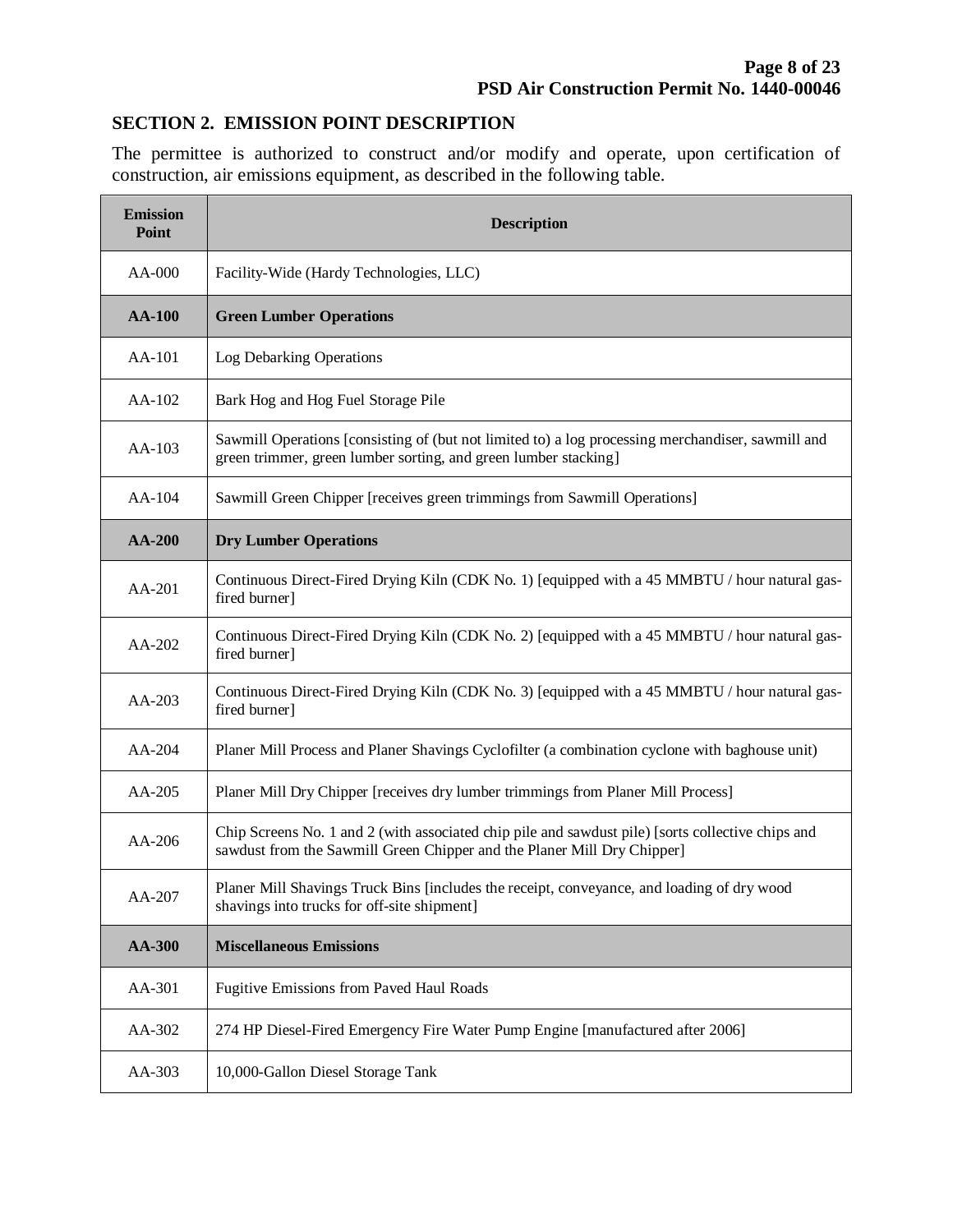| <b>Emission</b><br>Point(s)      | <b>Applicable Requirement</b>                                                                                                                                                                                              | <b>Condition</b><br><b>Number</b> | Pollutant /<br><b>Parameter</b>                                   | <b>Limitation / Standard</b>                                                          |
|----------------------------------|----------------------------------------------------------------------------------------------------------------------------------------------------------------------------------------------------------------------------|-----------------------------------|-------------------------------------------------------------------|---------------------------------------------------------------------------------------|
| $AA-000$                         | 11 Miss. Admin. Code Pt. 2. R.<br>1.3.B.                                                                                                                                                                                   | 3.1                               | Opacity                                                           | 40%                                                                                   |
|                                  | 11 Miss. Admin. Code Pt. 2, R.<br>1.3.D.(1)(b).                                                                                                                                                                            | 3.2                               | <b>PM</b><br>(filterable)                                         | $E = 4.1(p^{0.67})$                                                                   |
| $AA-103$                         | 11 Miss. Admin. Code Pt. 2, R.<br>2.2.B.(10).                                                                                                                                                                              | 3.3                               | PM<br>(filterable)<br>$PM_{10}$ / $PM_{2.5}$<br>(filterable only) | <b>Operational Requirement</b><br>(Enclosures)                                        |
| $AA-201$<br>$AA-202$<br>$AA-203$ | 40 CFR Part 63, Subpart DDDD<br>- National Emission Standards<br>for Hazardous Air Pollutants<br>Plywood and Composite Wood<br>Products<br>40 CFR 63.2231(a) and (b);<br><b>Subpart DDDD</b>                               | 3.4                               | HAPs                                                              | General Applicability                                                                 |
|                                  | 11 Miss. Admin. Code Pt. 2. R.<br>1.3.D(1)(b).                                                                                                                                                                             | 3.5                               | PM                                                                | $E = 0.8808(I^{-0.1667})$                                                             |
|                                  | 11 Miss. Admin. Code Pt. 2, Ch.<br>5. and 40 CFR 52.21(j)                                                                                                                                                                  | 3.6                               | <b>VOCs</b><br>(as WPP1)                                          | 4.43 lbs. / MBF (Each Kiln);<br>776.0 tpy (Combined Kilns; Rolling<br>12-Month Total) |
|                                  | (PSD BACT Limits)                                                                                                                                                                                                          | 3.7                               | Dried Lumber<br>Throughput                                        | 350.0 MMBF / Year (Combined<br>Kilns; Rolling 12-Month Total)                         |
| $AA-204$                         | 11 Miss. Admin. Code Pt. 2, R.<br>2.2.B.(10).                                                                                                                                                                              | 3.8                               | PM<br>(filterable)<br>$PM_{10}$ / $PM_{2.5}$<br>(filterable only) | <b>Operational Requirement (Planer</b><br>Shavings Cyclofilter)                       |
| $AA-302$                         | 40 CFR Part 63, Subpart ZZZZ -<br>National Emissions Standards for<br>Hazardous Air Pollutants for<br><b>Stationary Reciprocating Internal</b><br><b>Combustion Engines</b><br>40 CFR 63.6585(a), (b) and                  | 3.9                               | <b>HAPs</b>                                                       | General Applicability                                                                 |
|                                  | 63.6590(c)(7); Subpart ZZZZ<br>40 CFR Part 60, Subpart IIII -<br>Standards of Performance for<br><b>Stationary Compression Ignition</b><br><b>Internal Combustion Engines</b><br>40 CFR 60.4200(a)(2)(ii);<br>Subpart IIII | 3.10                              | $NMHC + NOX$<br><b>PM</b>                                         | General Applicability                                                                 |

#### **SECTION 3. EMISSION LIMITATIONS AND STANDARDS**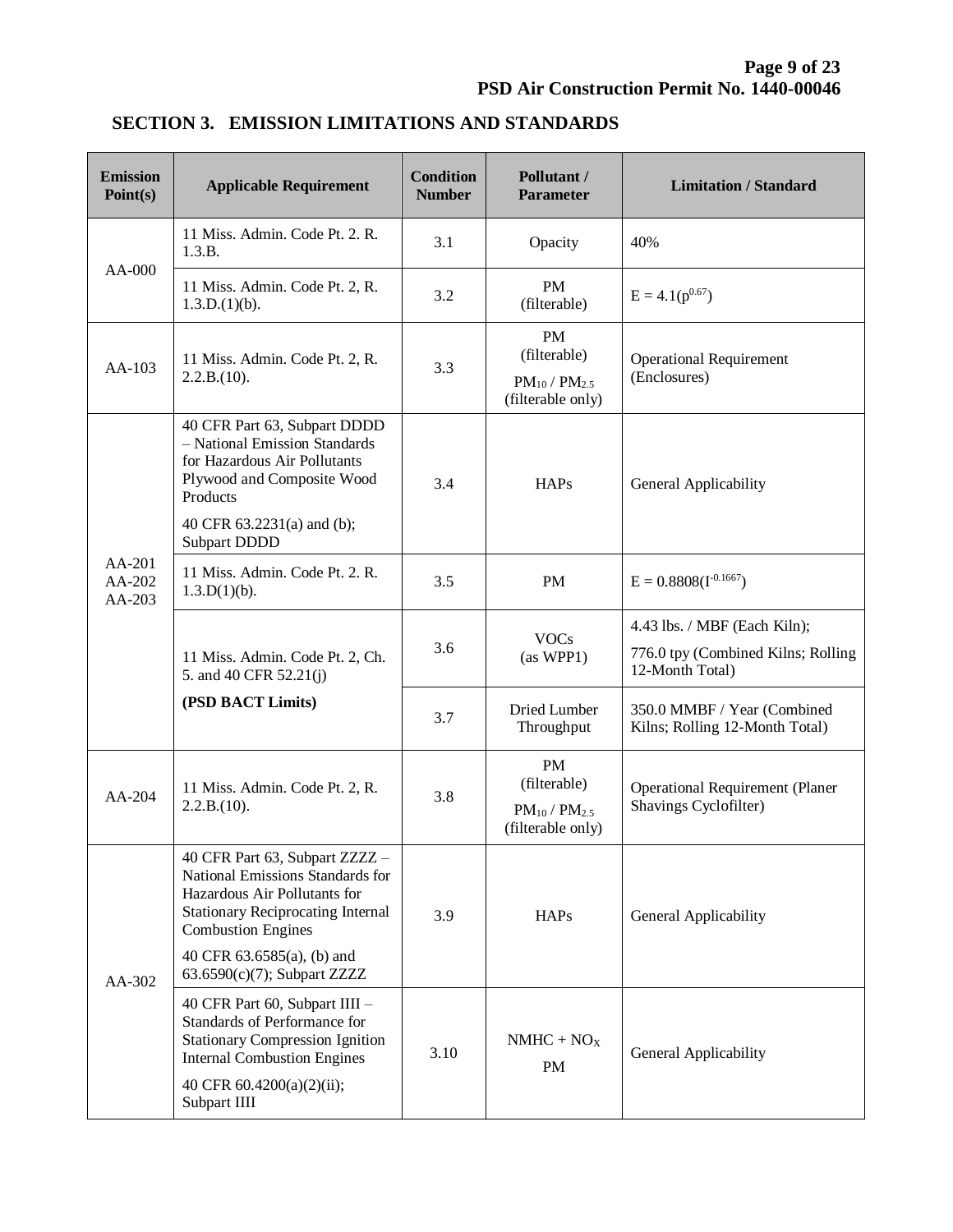**Page 10 of 23 PSD Air Construction Permit No. 1440-00046**

| <b>Emission</b><br>Point(s) | <b>Applicable Requirement</b>                                           | <b>Condition</b><br><b>Number</b> | Pollutant/<br><b>Parameter</b>        | <b>Limitation / Standard</b>                                                                                                               |
|-----------------------------|-------------------------------------------------------------------------|-----------------------------------|---------------------------------------|--------------------------------------------------------------------------------------------------------------------------------------------|
| $AA-302$                    | 40 CFR $60.4205(c)$ – Table 4,<br>60.4206, and 60.4211(c); Subpart<br>Ш | 3.11                              | $NMHC + NOx$                          | 4.0 Grams per Kilowatt-Hour (or<br>3.0 Grams per Horsepower-Hour)                                                                          |
|                             |                                                                         |                                   | <b>PM</b>                             | 0.20 Grams per Kilowatt-Hour (or<br>0.15 Grams per Horsepower-Hour)                                                                        |
|                             | 40 CFR 60.4209(a); Subpart IIII                                         | 3.12                              | Hours of<br>Operation                 | Install Non-Resettable Hour Meter                                                                                                          |
|                             | 11 Miss. Admin. Code Pt. 2, R.<br>2.2.B(10).                            |                                   |                                       |                                                                                                                                            |
|                             | 40 CFR 60.4211(f)(1) – (3);<br>Subpart IIII                             | 3.13                              | Operational<br>Requirements           | 100 Hours / Calendar Year for<br>Maintenance and Readiness<br>Testing;<br>50 Hours / Calendar Year for Non-<br><b>Emergency Situations</b> |
|                             | 11 Miss. Admin. Code Pt. 2, R.<br>$1.3.D.1(a)$ .                        | 3.14                              | <b>PM</b><br>(filterable)             | 0.6 lbs. Per MMBTU / Hour Heat<br>Input                                                                                                    |
| $AA-303$                    | 11 Miss. Admin. Code Pt. 2, R.<br>2.2.B.(10).                           | 3.15                              | <b>Surface Coating</b><br>Requirement | Apply "Light" or "White" Coating                                                                                                           |

3.1 For Emission Point AA-000 (Facility-Wide), the permittee shall not discharge into the ambient air from a point source any contaminant of such opacity as to obscure an observer's view to a degree in excess of forty percent (40%) opacity. This shall not apply to vision obscuration caused by uncombined water droplets.

(Ref.: 11 Miss. Admin. Code Pt. 2. R. 1.3.B.)

3.2 For Emission Point AA-000 (Facility-Wide), except as otherwise specified herein or limited herein, the permittee shall not cause or allow the emission of particulate matter (PM) in total quantities in any one (1) hour from any manufacturing process (which includes any associated stacks, vents, outlets, or combination thereof) to exceed the amount determined by the following relationship:

$$
E=4.1\cdot(p^{0.67})
$$

Where "*E*" is the emission rate in pounds per hour and "*p*" is the process weight input rate in tons per hour. Conveyor discharge of coarse solid matter may be allowed if no nuisance is created beyond the property boundary where the discharge occurs.

(Ref.: 11 Miss. Admin. Code Pt. 2, R. 1.3.F(1).)

3.3 For Emission Point AA-103, the permittee shall ensure that the structural integrity of the buildings and the enclosures that contain the referenced air emissions equipment are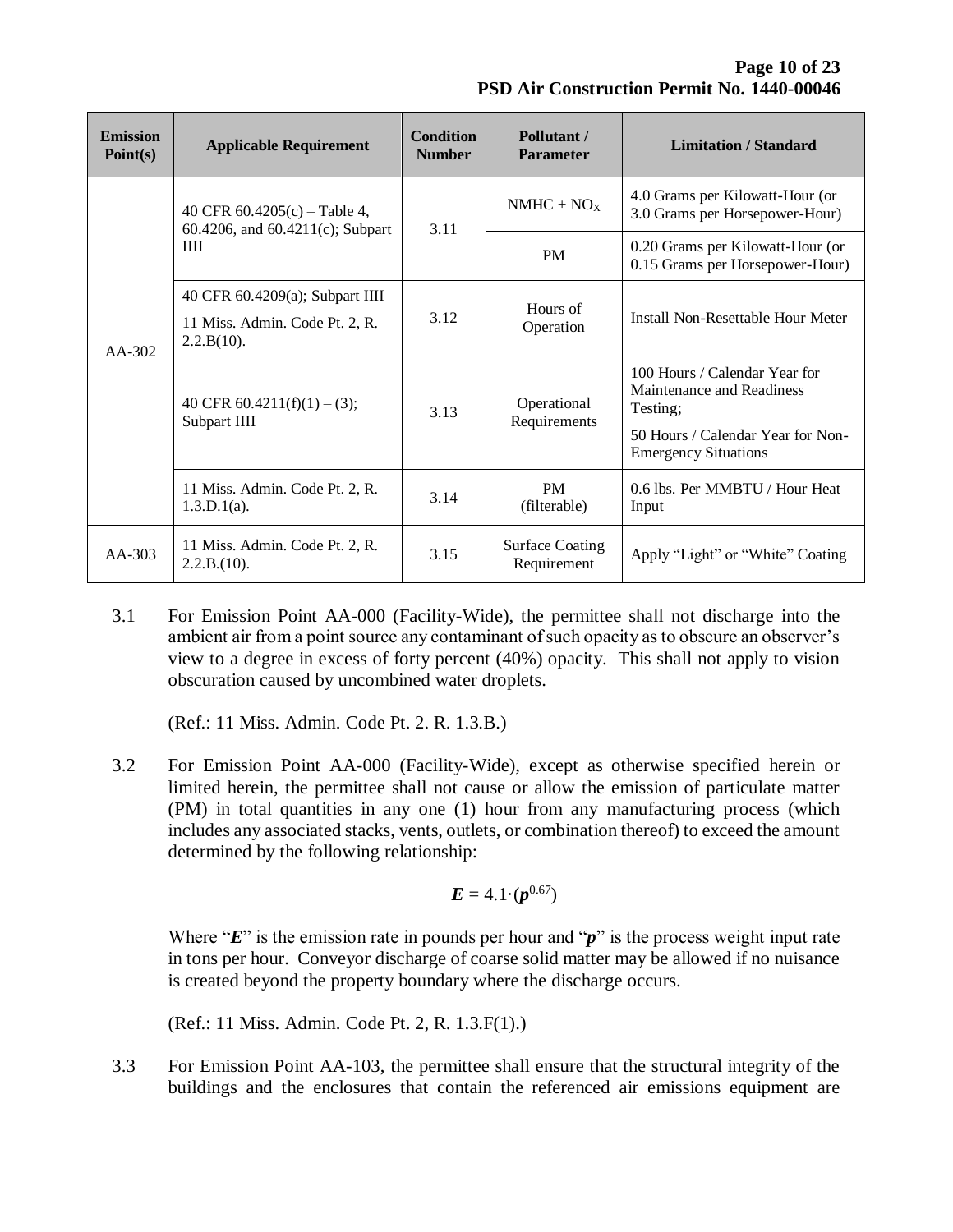sustained as a partial enclosure for the merchandiser and as a total enclosure for the sawing process.

For the purpose of this permit, "partial enclosure" shall be defined as any structure comprised of walls or partitions on at least three sides or three-quarters of the perimeter surrounding process equipment to prevent the entrainment of filterable particulate matter (i.e. PM,  $PM_{10}$ , and  $PM_{2.5}$ ) into the air at a minimum of ninety percent (90%) control efficiency.

For the purpose of this permit, "total enclosure" shall be defined as any containment building that is completely enclosed with a floor, walls, and a roof to prevent the entrainment of filterable particulate matter (i.e. PM,  $PM_{10}$ , and  $PM_{2.5}$ ) into the air at one hundred percent (100%) control efficiency. The total enclosure must provide an effective barrier against fugitive dust emissions such that the direction of air flow through any openings is inward.

(Ref.: 11 Miss. Admin. Code Pt. 2, R. 2.2.B(10).)

3.4 For Emission Point AA-201 through AA-203, the permittee is subject to and shall comply with all applicable requirements found in 40 CFR Part 63, Subpart DDDD – National Emission Standards for Hazardous Air Pollutants: Plywood and Composite Wood Products.

For the purpose of this permit, Emission AA-201 through AA-203 are only subject to an initial notification requirement. As this requirement was satisfied with the submission of this application for a Permit to Construct Air Emissions Equipment, no further requirements apply under Subpart DDDD.

(Ref.: 40 CFR 63.2231(a) and (b), Subpart DDDD)

3.5 For Emission Points AA-201 through AA-203, the emission of particulate matter (PM) from each kiln burner shall not exceed an emission rate as determined by the following relationship:

$$
E = 0.8808 \cdot (I^{0.1667})
$$

Where "*E*" is the emission rate in pounds per MMBTU per hour heat input and "*I*" is the heat input in MMBTU per hour.

(Ref.: 11 Miss. Admin. Code Pt. 2, R. 1.3.D(1)(b).)

3.6 For Emission Points AA-201 through AA-203, the permittee shall limit emission of volatile organic compounds (VOCs) as determined by "Wood Products Protocol 1" (VOCs as WPP1) from each lumber drying kiln to no more than 4.43 pounds per thousand board feet (MBF). Additionally, VOC emissions from the combined lumber drying kilns shall not exceed 776.0 tons per year (tpy) based on a rolling 12-month total.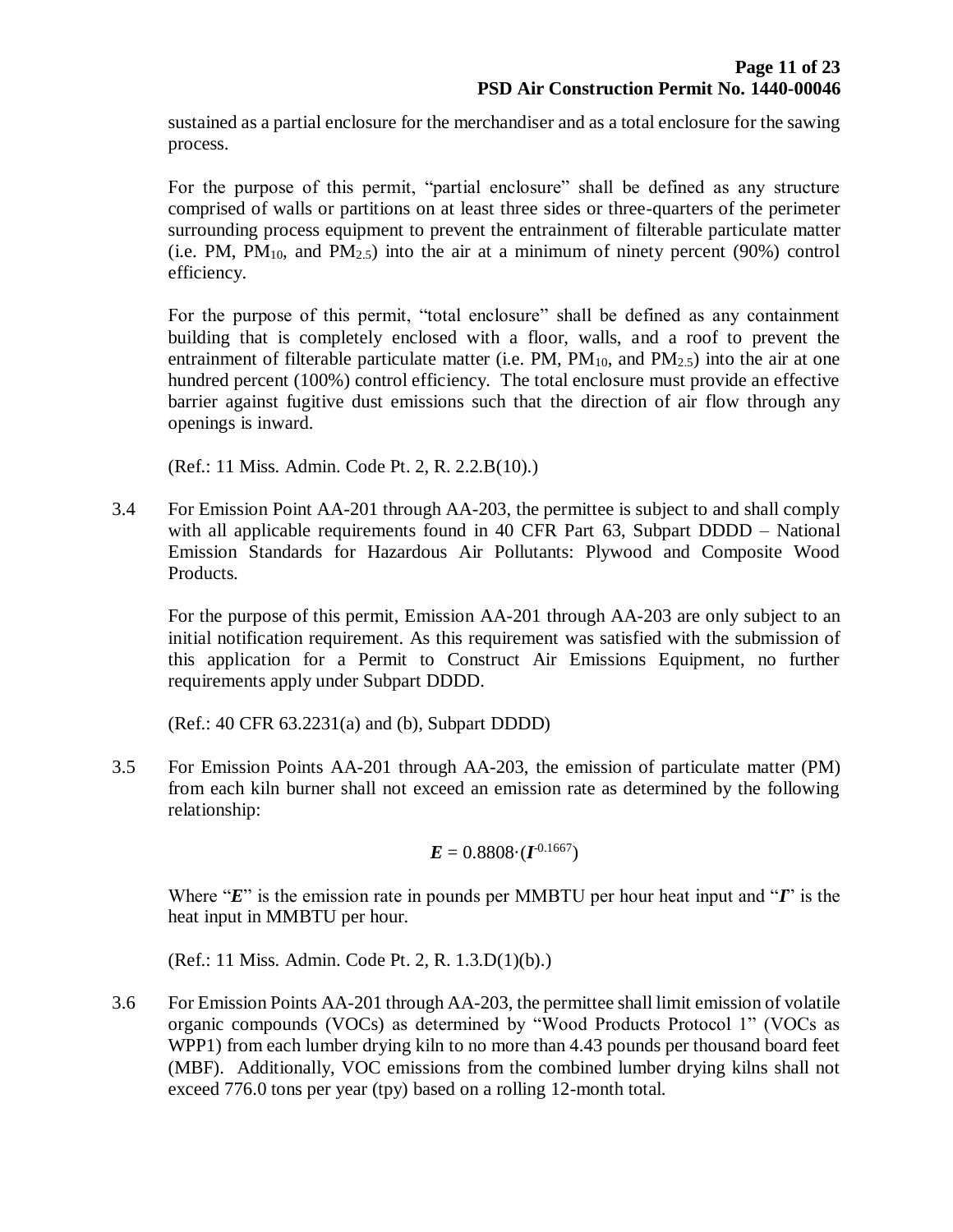(Ref.: 11 Miss. Admin. Code Pt. 2, Ch. 5 and 40 CFR 52.21(j) – PSD BACT Limit)

3.7 For Emission Points AA-201 through AA-203, the permittee shall limit the total throughput of dried lumber produced from the combined kilns to no more than 350.0 million board feet [or 350,000.0 thousand board feet (MBF)] per year based on a rolling 12-month total.

(Ref.: 11 Miss. Admin. Code Pt. 2, Ch. 5 and 40 CFR 52.21(j) – PSD BACT Limit)

3.8 For Emission Point AA-204, the permittee shall operate at all times the noted cyclofilter while the corresponding air emissions equipment are in active operation. If the cyclofilter malfunctions or stops operating, the permittee shall cease operation of the applicable air emissions equipment until the cyclofilter is returned to service.

(Ref.: 11 Miss. Admin. Code Pt. 2, R. 2.2.B(10).)

3.9 For Emission Point AA-302, the permittee is subject to and shall comply with all applicable requirements found in 40 CFR Part 63, Subpart ZZZZ – National Emission Standards for Hazardous Air Pollutants for Stationary Reciprocating Internal Combustion Engines (RICE). Stationary RICE is "new" if construction or reconstruction commenced on or after June 12, 2006.

For stationary RICE that are new, the permittee shall comply with Subpart ZZZZ by complying with the requirements found in 40 CFR Part 60, Subpart IIII. No further requirements apply for such engines under Subpart ZZZZ.

(Ref.: 40 CFR 63.6585(a), (b) and 63.6590(c)(7), Subpart ZZZZ)

3.10 For Emission Point AA-302, the permittee is subject to and shall comply with all applicable requirements found in 40 CFR Part 60, Subpart IIII – Standards of Performance for Stationary Compression Ignition Internal Combustion Engines.

(Ref.: 40 CFR 60.4200(a)(2)(ii), Subpart IIII)

- 3.11 For Emission Point AA-302, the permittee shall purchase an engine that complies with the following emission standards:
	- (a) Non-Methane Hydrocarbons + Nitrogen Oxides (NMHC +  $NO<sub>X</sub>$ ): 4.0 grams per kilowatt-hour (or 3.0 grams per horsepower-hour); and
	- (b) Particulate Matter (PM): 0.20 grams per kilowatt-hour (or 0.15 grams per horsepower-hour).

The engine shall be installed and configured in accordance with the manufacturer's emission-related specifications. Additionally, the permittee shall operate and maintain the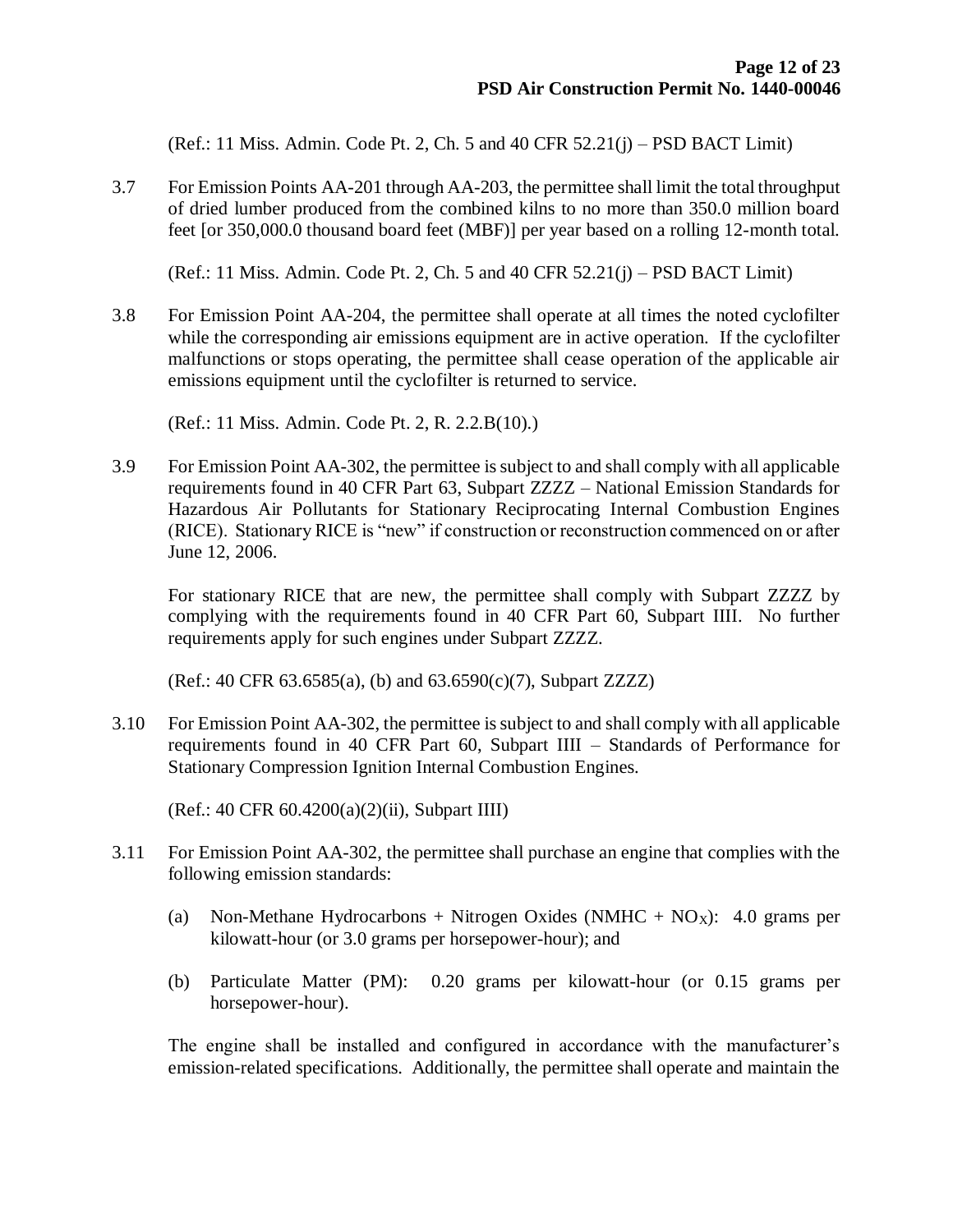engine in such a manner to achieve the referenced emission standards over the entire life of the engine.

(Ref.: 40 CFR 60.4205(c) – Table 4, 60.4206, and 60.4211(c), Subpart IIII)

3.12 For Emission Point AA-302, the permittee shall install a non-resettable hour meter on the engine regardless of whether the permittee is required to do so by a Federal regulation.

(Ref.: 40 CFR 60.4209(a); Subpart IIII and 11 Miss. Admin. Code Pt. 2, R. 2.2.B(10).)

- 3.13 For Emission Point AA-302, any operation of the engine for any reason other than emergency operation, maintenance and testing, and operation in non-emergency situations for fifty (50) hours per year is prohibited. If an engine is not operated in accordance with Parts (a) through (c) of this condition, the engine will not be considered an emergency engine under the referenced regulation and shall meet all requirements for a corresponding non-emergency engine.
	- (a) There is no time limit on the use of an engine in emergency situations.
	- (b) The permittee may operate an engine for the purpose of maintenance checks and readiness testing, provided that the tests are recommended by federal, state or local government, the manufacturer, the vendor, or the insurance company accompanied with the engine. Maintenance checks and readiness testing of an engine is limited to a maximum of one hundred (100) hours per calendar year. The permittee may petition the MDEQ for approval of additional hours to be used for maintenance checks and readiness testing. However, a petition is not required if the permittee maintains records indicating that Federal, State, or local standards require maintenance and testing of the engine beyond 100 hours per calendar year.
	- (c) The permittee may operate an engine for up to 50 hours per calendar year in nonemergency situations. The 50 hours of operation in non-emergency situations are counted as part of the 100 hours per calendar year for maintenance and testing. The 50 hours per calendar year for non-emergency situations cannot be used for peak shaving or non-emergency demand response, or to generate income for a facility to supply power to an electric grid or otherwise supply power as part of a financial arrangement with another entity.

(Ref.: 40 CFR  $60.4211(f)(1) - (3)$ ; Subpart IIII)

3.14 For Emission Point AA-302, the maximum permissible emission of ash and/or particulate matter (PM; filterable only) shall not exceed 0.6 pounds per million BTU (MMBTU) per hour heat input.

(Ref.: 11 Miss. Admin. Code Pt. 2, R. 1.3.D.1(a).)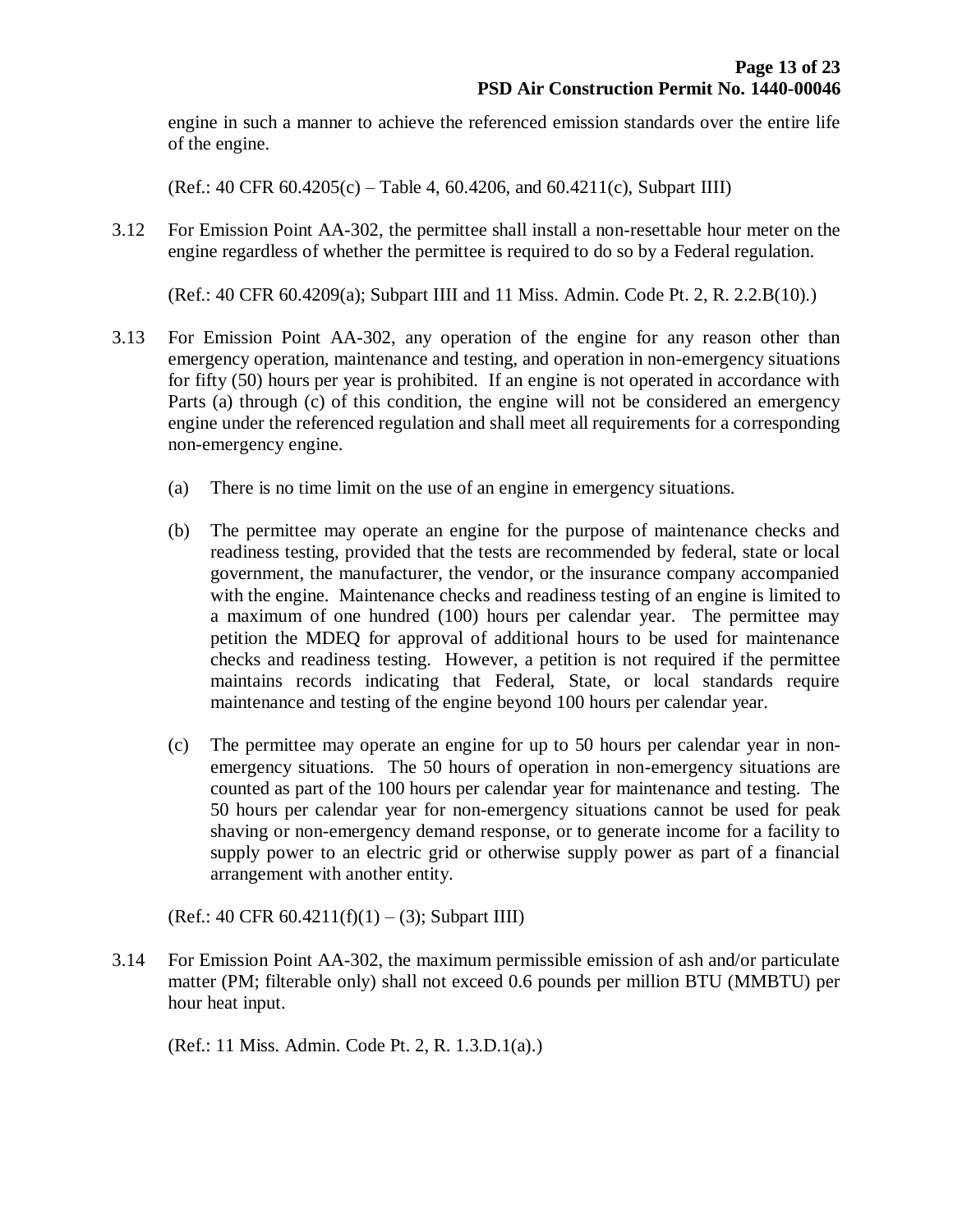3.15 For Emission Point AA-303, the permittee shall only apply a surface coating to the referenced storage tank with a coloring either described as "light" or "white".

(Ref.: 11 Miss. Admin. Code Pt. 2, R. 2.2.B(10).)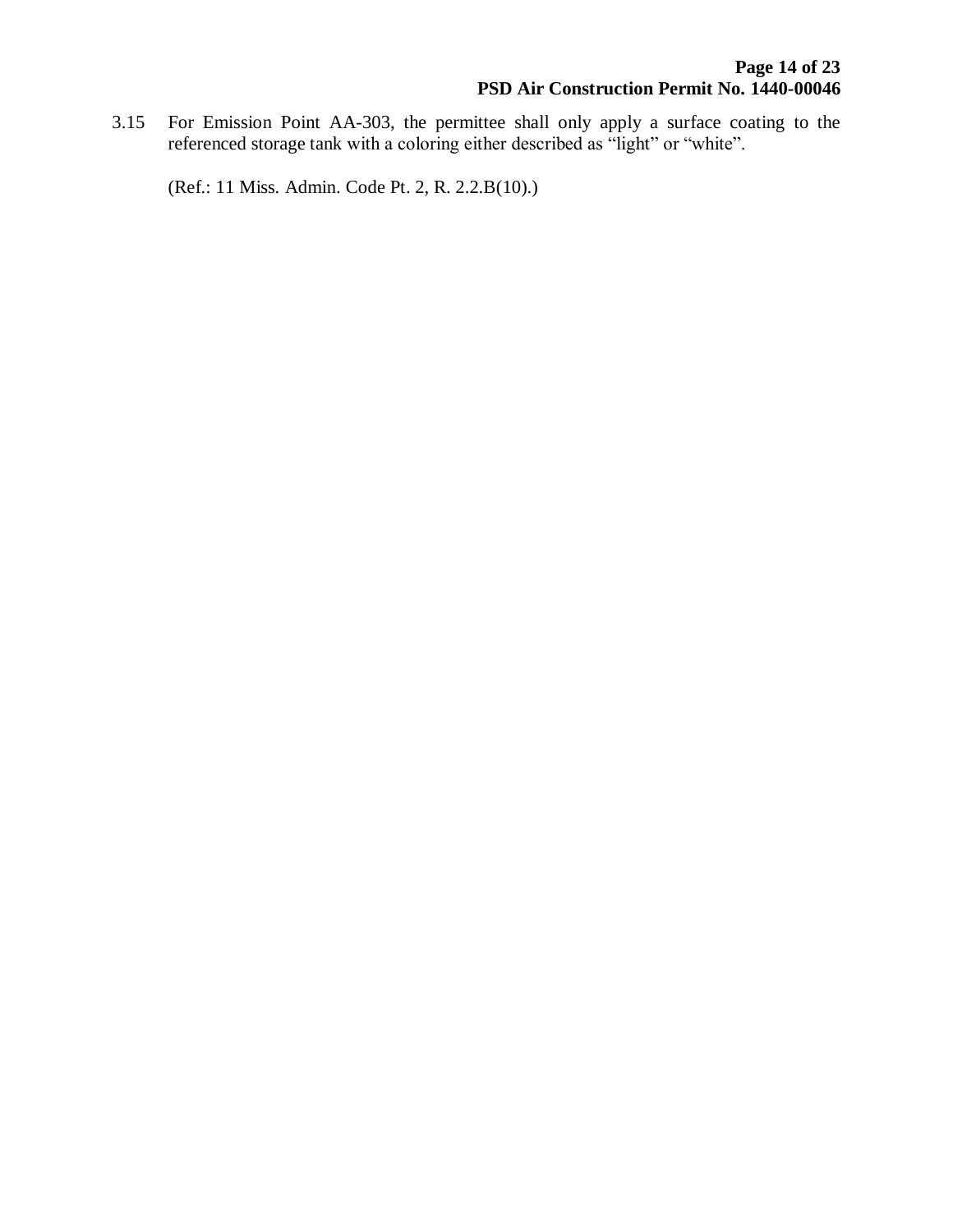#### **SECTION 4. WORK PRACTICES**

| <b>Emission</b><br>Point(s) | <b>Applicable Requirement</b>   | <b>Condition</b><br><b>Number</b> | Pollutant /<br><b>Parameter</b> | <b>Work Practice Standard</b>       |
|-----------------------------|---------------------------------|-----------------------------------|---------------------------------|-------------------------------------|
| $AA-302$                    | 40 CFR 60.4211(a); Subpart IIII | 4.1                               | $NMHC + NOX$<br><b>PM</b>       | <b>Perform Compliance Practices</b> |

- 4.1 For Emission Point AA-302, the permittee shall comply with the following practices to maintain compliance with the emission standards specified in Condition 3.11:
	- (a) Operate and maintain the engine and control device (if any) in accordance with the manufacturer's emission-related written instructions;
	- (b) Change only those emission-related settings that are permitted by the manufacturer; and
	- (c) Meet the requirements of 40 CFR Part 89, 94, and/or 1068 (as applicable).

(Ref.: 40 CFR 60.4211(a), Subpart IIII)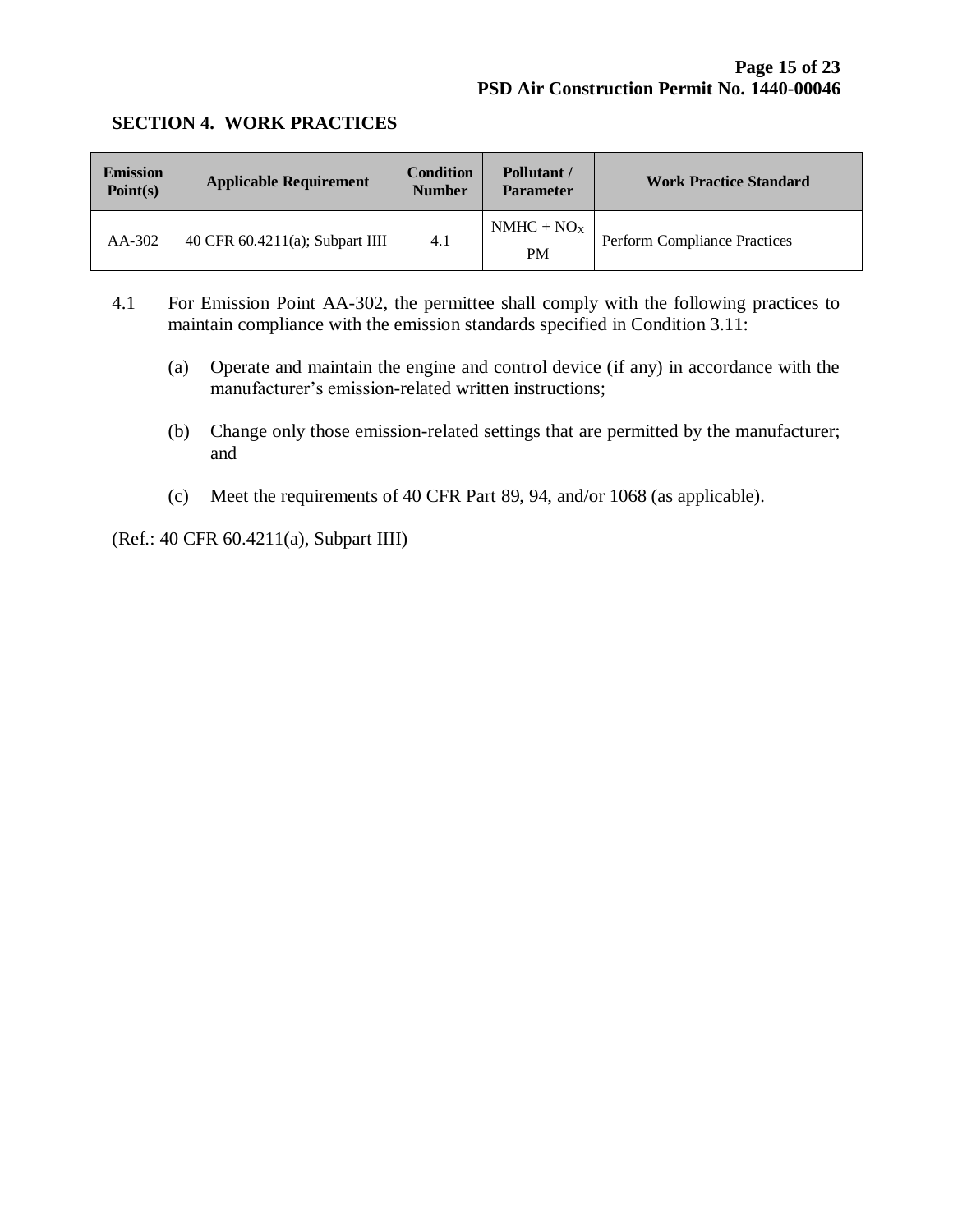#### **SECTION 5. MONITORING AND RECORDKEEPING REQUIREMENTS**

| <b>Emission</b><br>Point(s)   | <b>Applicable Requirement</b>                                                   | <b>Condition</b><br><b>Number</b> | Pollutant /<br><b>Parameter</b>           | <b>Monitoring / Recordkeeping Requirement</b>                                                                       |
|-------------------------------|---------------------------------------------------------------------------------|-----------------------------------|-------------------------------------------|---------------------------------------------------------------------------------------------------------------------|
| AA-000<br>(Facility-<br>Wide) | 11 Miss. Admin. Code Pt. 2, R.<br>2.9.                                          | 5.1                               | Recordkeeping                             | Maintain Records For a Minimum of<br>Five (5) Years                                                                 |
| $AA-103$                      | 11 Miss. Admin. Code Pt. 2, R.<br>2.2.B(11).                                    | 5.2                               | Opacity<br>$PM / PM_{10} / PM_{2.5}$      | Perform a Weekly Visible Emissions<br>Observation                                                                   |
| AA-201<br>AA-202<br>AA-203    | 11 Miss. Admin. Code Pt. 2, R.<br>2.2.B(11).                                    | 5.3                               | Operational<br>Parameters                 | Develop, Implement, and Maintain a<br>Maintenance and Inspection Plan for<br>Kiln Maintenance                       |
|                               |                                                                                 | 5.4                               | Dried Lumber<br>Throughput<br><b>VOCs</b> | Monitor the Total Throughput and Total<br>Emissions from the Combined Kilns<br>(Monthly and 12-Month Rolling Total) |
| AA-204                        | 11 Miss. Admin. Code Pt. 2, R.<br>2.2.B(11).                                    | 5.5                               | $PM / PM_{10} / PM_{2.5}$                 | Perform a Weekly Inspection of the<br>Cyclofilter                                                                   |
|                               |                                                                                 | 5.6                               | Opacity                                   | Perform a Weekly Visible Emissions<br>Observation                                                                   |
|                               |                                                                                 | 5.7                               | Differential<br>Pressure Drop             | Monitor the Pressure Drop Across the<br><b>Cyclofilter Daily</b>                                                    |
| AA-302                        | 11 Miss. Admin. Code Pt. 2, R.<br>2.2.B(11).                                    | 5.8                               | $NMHC + NOx$                              | Maintain Documentation that Certifies<br><b>Applicable Emission Standards</b>                                       |
|                               | 40 CFR 60.4211(g)(2), Subpart<br>ШI                                             | 5.9                               |                                           | <b>Conduct Compliance Demonstration</b><br>Actions (As Applicable)                                                  |
|                               | 40 CFR 60.4214(b), Subpart<br>Ш<br>11 Miss. Admin. Code Pt. 2, R.<br>2.2.B(11). | 5.10                              | <b>PM</b>                                 | Record Hours of Operation (Emergency<br>and Non-Emergency)                                                          |
| AA-303                        | 11 Miss. Admin. Code Pt. 2, R.<br>2.2.B(11).                                    | 5.11                              | <b>VOCs</b>                               | Maintain Documentation on Surface<br><b>Coating Applied</b>                                                         |

5.1 For Emission Point AA-000 (Facility-Wide), the permittee shall retain all required records, monitoring data, supporting information and reports for a period of at least five (5) years from the date of the monitoring sample, measurement, report, or application. Support information includes (but is not limited to) all calibration and maintenance records, all original strip-chart recordings or other data for continuous monitoring instrumentation, and copies of all reports required by this permit. Copies of such records shall be submitted to the MDEQ as required by "Applicable Rules and Regulations" of this permit upon request.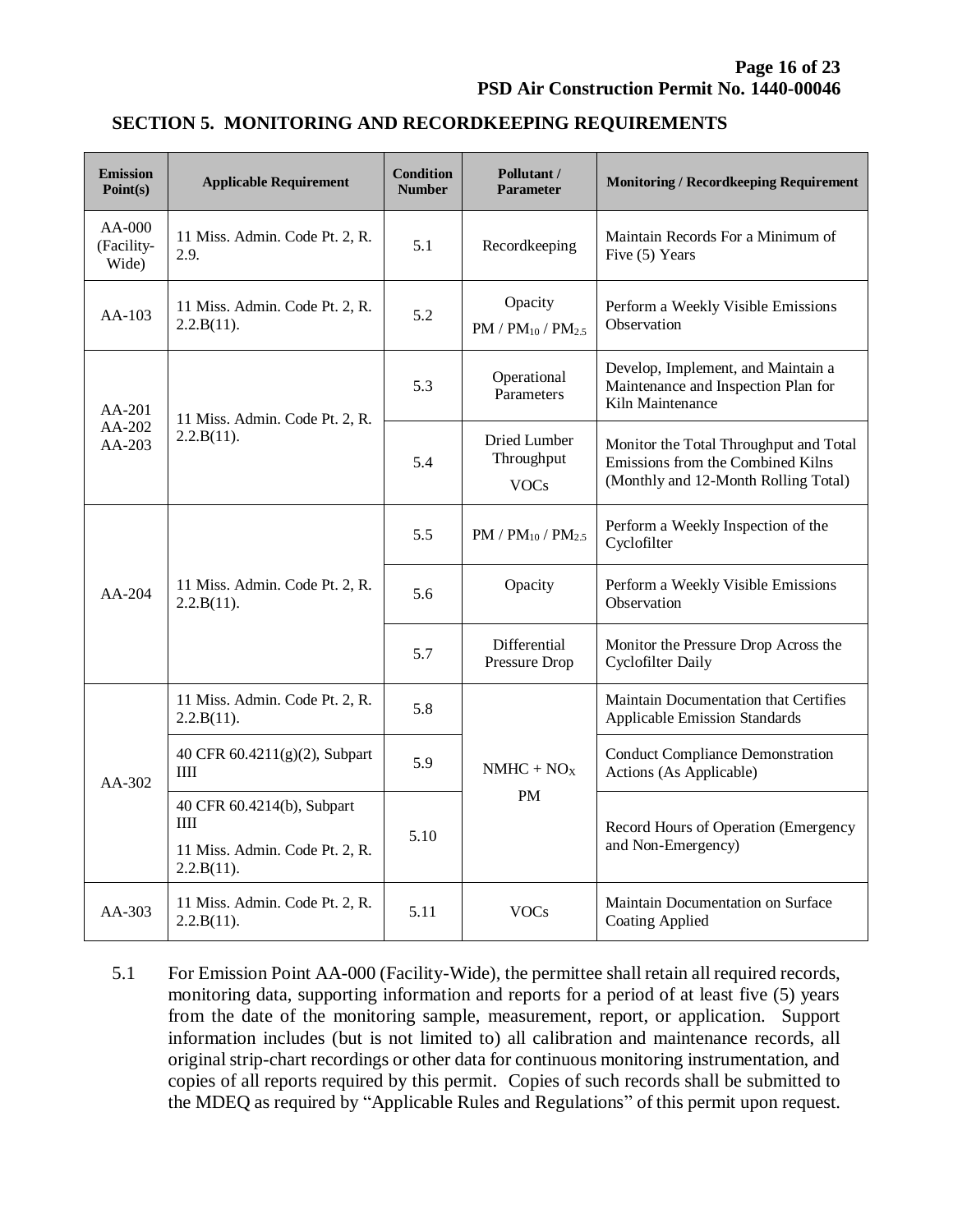(Ref.: 11 Miss. Admin. Code Pt. 2, R. 2.9.)

5.2 For Emission Point AA-103, the permittee shall perform a weekly visible emissions observation in accordance with EPA Test Method 22 on the ambient air outside each enclosure for the merchandiser and the sawing process during daylight hours and during representative operating conditions. Each observation shall be conducted for a minimum period of six (6) consecutive minutes.

If visible emissions are detected during an observation, the permittee shall determine the cause of the visible emissions and implement the necessary corrective actions to prevent further emissions.

The permittee shall maintain documentation pertaining to all visual observations, the nature and cause of any visible emissions, any corrective actions taken to prevent emissions, and the date / time when visual emission observations were conducted. Additionally, the permittee shall maintain all documentation that details any maintenance actions (preventative, corrective, etc.) performed on an enclosure to maintain the applicable control efficiency.

(Ref.: 11 Miss. Admin. Code Pt. 2, R. 2.2.B(11).)

- 5.3 For Emission Points AA-201 through AA-203, the permittee shall develop, implement, and maintain a Maintenance and Inspection Plan that establishes work practice standards in accordance with the manufacturer's specifications for continuous direct-fired kiln operations. The plan shall establish a routine for conducting preventative maintenance on the kilns that includes the following actions (at a minimum):
	- (a) Conducting walk-around inspections;
	- (b) Confirming proper wet-bulb operation;
	- (c) Conducting entrance / exit baffle and damper inspections;
	- (d) Checking wet-bulb wicks for integrity;
	- (e) Greasing the kiln cart wheels and fan shaft bearings;
	- (f) Conducting circulation, exhaust, and combustion air fan inspections;
	- (g) Checking hydraulic oil levels;
	- (h) Calibrating moisture content equipment (as applicable);
	- (i) Calibrating temperature probe equipment;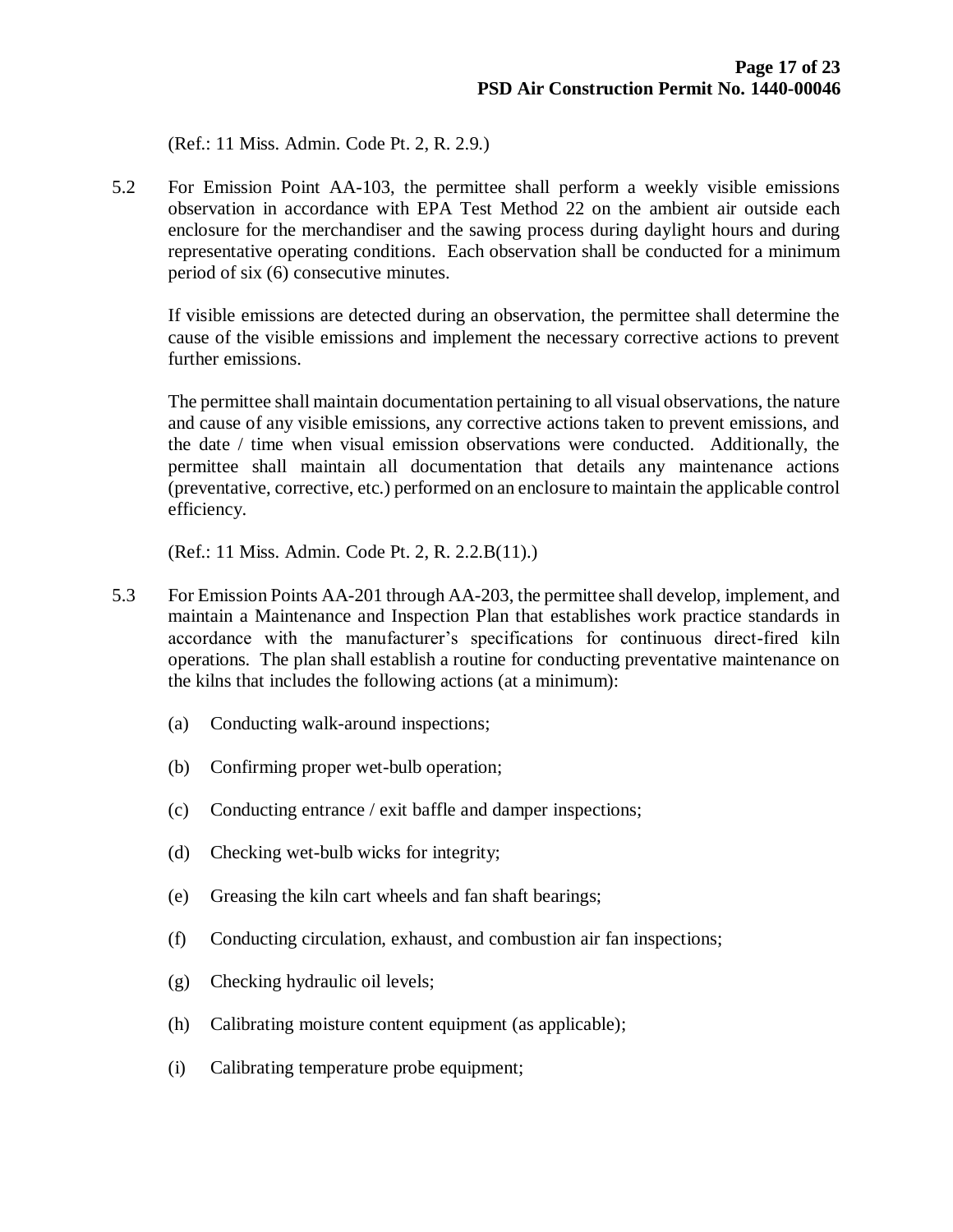- (j) Conducting burner clean-outs and tune-ups;
- (k) Checking for leaks in kiln pipe-work; and
- (l) Checking shaft seals at wall penetrations (as applicable).

All inspections and maintenance actions shall be conducted on the specified schedule as required by the plan. If any problem is noted during an inspection, the permittee shall perform and record the necessary maintenance to ensure operation of the kiln as originally designed.

(Ref.: 11 Miss. Admin. Code Pt. 2, R. 2.2.B(11).)

5.4 For Emission Points AA-201 through AA-203, the permittee shall monitor and record the total throughput of dried lumber produced by the combined kilns in thousand board feet (MBF) on both a monthly and a 12-month rolling total basis.

Additionally, the permittee shall utilize the throughput data and the emission factor specified in Condition 3.6 to calculate and record the total emission of volatile organic compounds (VOCs) from the combined kilns both a monthly and a 12-month rolling total basis.

(Ref.: 11 Miss. Admin. Code Pt. 2, R. 2.2.B(11).)

5.5 For Emission Point AA-204, the permittee shall conduct a weekly inspection on the major components related to the cyclofilter. If a problem is noted during an inspection, the permittee shall perform the necessary maintenance to ensure operation of the cyclofilter as originally designed. Additionally, the permittee shall also maintain sufficient equipment on-site as is necessary to repair the cyclofilter.

The permittee shall maintain documentation that details the date / time each inspection was performed, any noted problems , and any maintenance (either corrective or preventative) performed to return the cyclofilter to operation as originally designed.

(Ref.: 11 Miss. Admin. Code Pt. 2, R. 2.2.B(11).)

5.6 For Emission Point AA-204, the permittee shall perform a weekly visible emissions observation in accordance with EPA Test Method 22 on the exhaust of the cyclofilter during daylight hours and during representative operating conditions. Each observation shall be conducted for a minimum period of six (6) consecutive minutes.

If visible emissions are detected during an observation, the permittee shall immediately perform a visible emissions evaluation (VEE) in accordance with EPA Test Method 9. In the event that a VEE is required but cannot be conducted on the cyclofilter, the permittee shall record a written explanation as to why it was not possible to perform the VEE.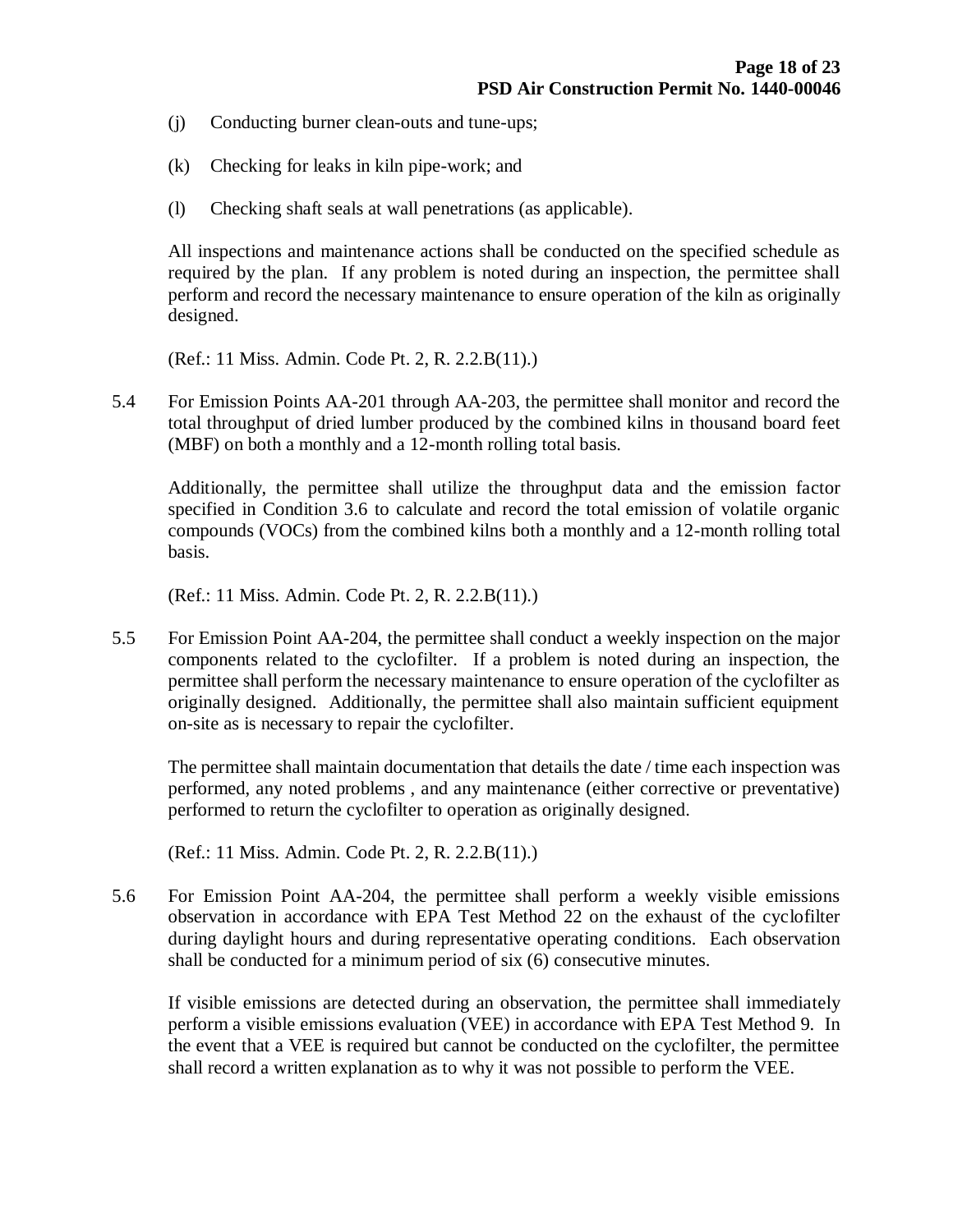The permittee shall maintain all documentation and information pertaining to each observation / evaluation, the nature and cause of any visible emissions, any corrective action(s) taken to prevent or minimize emissions, and the date / time when visual emission observations / evaluations were conducted.

(Ref.: 11 Miss. Admin. Code Pt. 2, R. 2.2.B(11).)

5.7 For Emission Point AA-204, the permittee shall monitor and record the differential pressure drop across the cyclofilter once on a daily basis (in inches of water). If a monitored pressure drop is outside the manufacturer's recommended range for the cyclofilter, the permittee shall conduct and record any corrective measures taken to return the cyclofilter to the recommended pressure drop range.

(Ref.: 11 Miss. Admin. Code Pt. 2, R. 2.2.B(11).)

5.8 For Emission Point AA-302, the permittee shall maintain documentation that certifies the engine complies with the emission standards specified in Condition 3.11. Additionally, the permittee shall maintain records that denote the engine was installed and configured in accordance with the manufacturer's emission-related specifications.

(Ref.: 11 Miss. Admin. Code Pt. 2, R. 2.2.B(11).)

- 5.9 For Emission Point AA-302, if the permittee does not operate and maintain the engine in accordance with the manufacturer's emission-related written instructions, or the permittee changes emission-related settings in a way that is not permitted by the manufacturer, the permittee shall demonstrate compliance through the following actions:
	- (a) Keep a maintenance plan and records of conducted maintenance and must, to the extent practicable, maintain and operate the engine in a manner consistent with good air pollution control practice for minimizing emissions; and
	- (b) Conduct an initial performance test to demonstrate compliance with the applicable emission standards within one (1) year of start-up, or within one (1) year after an engine is no longer installed, configured, operated, and maintained in accordance with the manufacturer's emission-related written instructions, or within 1 year after the permittee changes emission-related settings in a way that is not permitted by the manufacturer.

(Ref.: 40 CFR 60.4211(g)(2), Subpart IIII)

5.10 For Emission Point AA-302, the permittee shall monitor and record (via a non-resettable hour meter) the hours of operation on a monthly basis for both emergency and nonemergency service. Additionally, the permittee shall detail what classified each occurrence as either an emergency or a non-emergency.

(Ref.: 40 CFR 60.4214(b), Subpart IIII and 11 Miss. Admin. Code Pt. 2, R. 2.2.B(11).)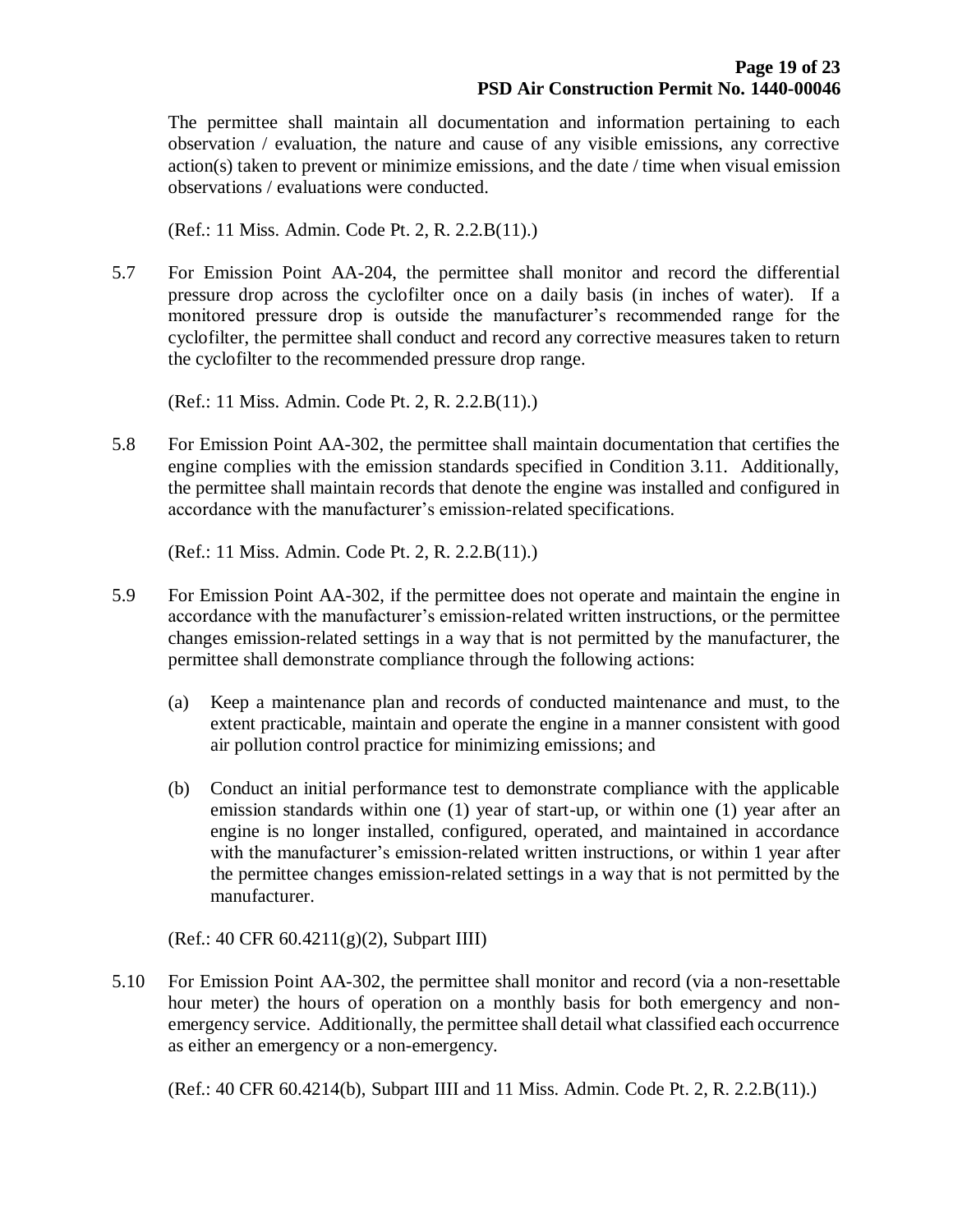5.11 For Emission Point AA-303, the permittee shall maintain applicable documentation that indicates the surface coating applied to the storage tank complies with the color requirement specified in Condition 3.15.

(Ref.: 11 Miss. Admin. Code, Pt. 2, R. 2.2.B(11).)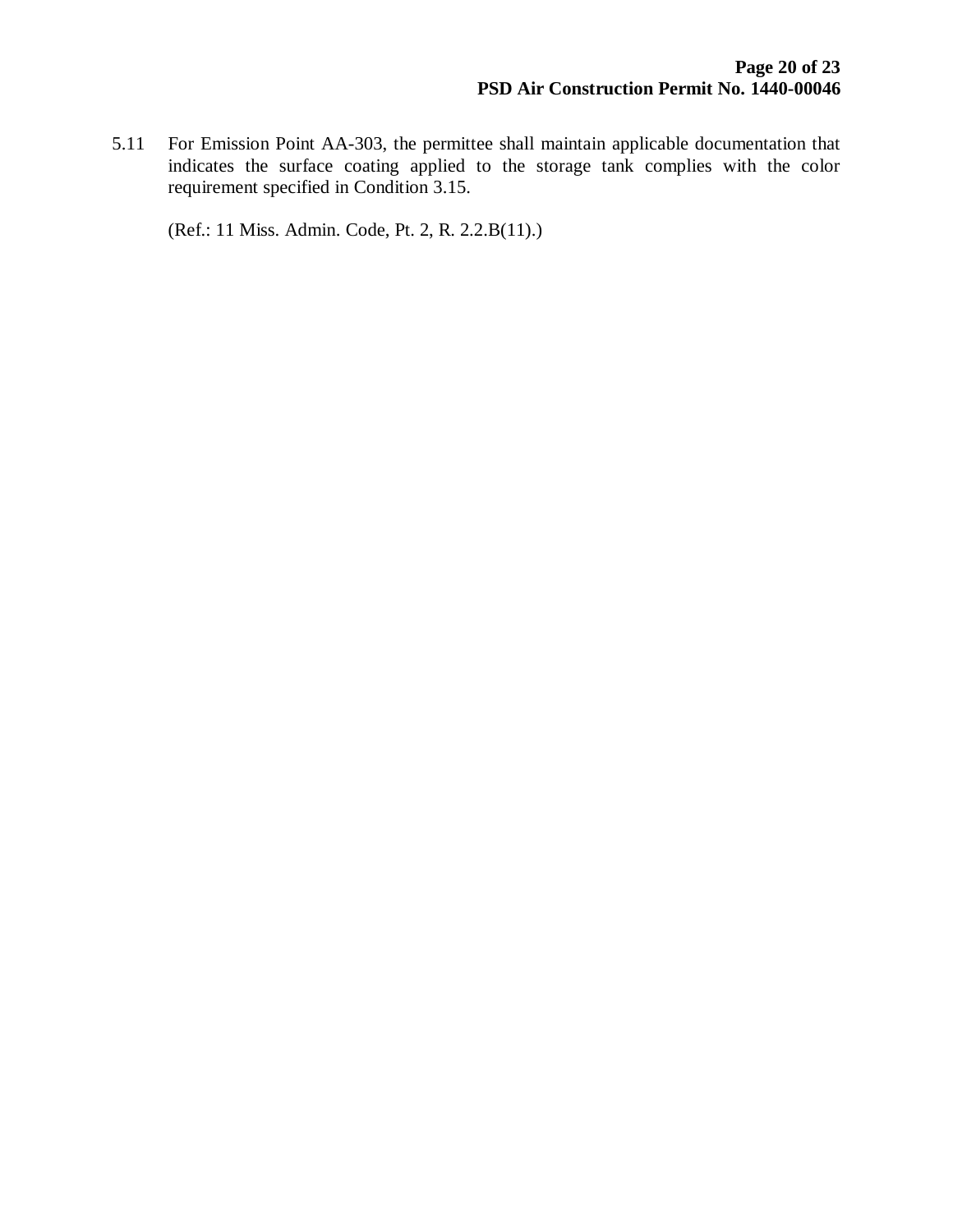#### **SECTION 6. REPORTING REQUIREMENTS**

- 6.1 General Reporting Requirements:
	- (a) The permittee shall report all deviations from permit requirements, including those attributable to upsets, the probable cause of such deviations, and any corrective actions or preventive measures taken. The report shall be made within five (5) working days of the time the deviation began.

(Ref.: 11 Miss. Admin. Code Pt. 2, R. 2.2.B(11).)

(b) Beginning upon issuance of this permit and lasting until issuance of the applicable operating permit, the permittee shall submit reports of any required monitoring by July 31 and January 31 of each calendar year for the preceding six-month period. All instances of deviations from permit requirements must be clearly identified in such reports and all required reports must be certified by a responsible official consistent with Mississippi Administrative Code, Title 11, Part 2, Chapter 2, Rule 2.1.C.

Where no monitoring data is required to be reported and/or there are no deviations to report, the report shall contain the appropriate negative declaration. For any air emissions equipment not yet constructed and/or operating the report shall so note and include an estimated date of commencement of construction and/or start-up (whichever is applicable).

(Ref.: 11 Miss. Admin. Code Pt. 2, R. 2.9.)

(c) Any document required by this permit to be submitted to the MDEQ shall contain a certification signed by a responsible official stating that, based on information and belief formed after reasonable inquiry, the statements and information in the document are true, accurate and complete.

(Ref.: 11 Miss. Admin. Code Pt. 2, R. 2.2.B(11).)

(d) Within fifteen (15) days of beginning actual construction, the permittee must notify MDEQ in writing that construction has begun.

(Ref.: 11 Miss. Admin. Code Pt. 2, R. 2.5.C(2).)

(e) The permittee must notify MDEQ in writing when construction does not begin within eighteen (18) months of issuance or if construction is suspended for eighteen (18) months or more.

(Ref.: 11 Miss. Admin. Code Pt. 2, R. 2.5.C(3).)

(f) Upon the completion of construction or installation of an approved stationary source or modification, and prior to commencing operation, the applicant shall notify the Permit Board that construction or installation was performed in accordance with the approved plans and specifications on file with the Permit Board no later than fifteen (15) days after completing construction / installation.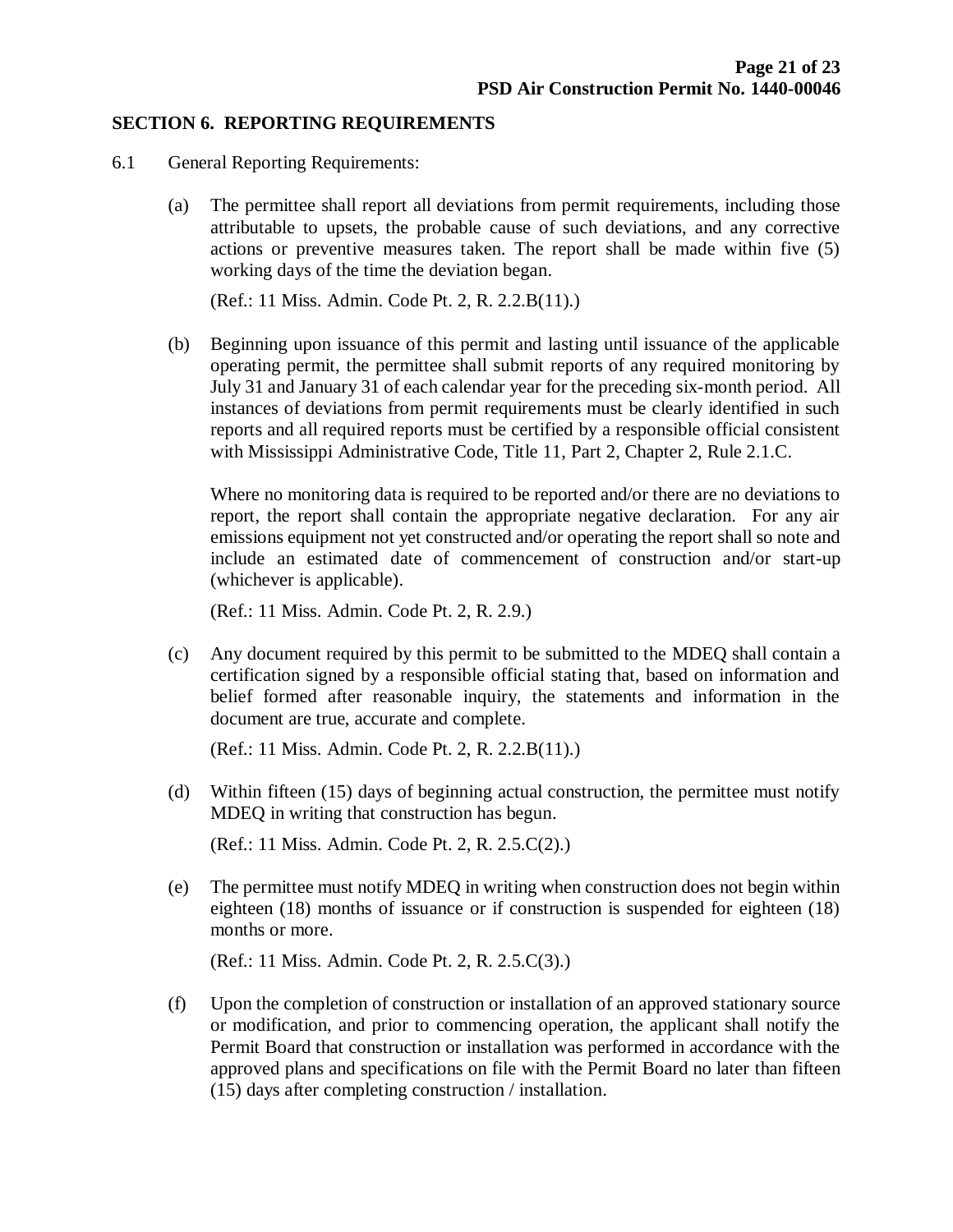(Ref.: 11 Miss. Admin. Code Pt. 2, R. 2.5.D(1) and (3).)

(g) The Permit Board shall be promptly notified in writing of any change in construction from the previously approved plans and specifications or permit. If the Permit Board determines the changes are substantial, it may require the submission of a new application to construct with "as built" plans and specifications. Notwithstanding any provision herein to the contrary, the acceptance of an "as built" application shall not constitute a waiver of the right to seek compliance penalties pursuant to State Law.

(Ref.: 11 Miss. Admin. Code Pt. 2, R. 2.5.D(2).)

| <b>Emission</b><br>Point(s)     | <b>Applicable Requirement</b>                   | <b>Condition</b><br><b>Number</b> | <b>Reporting Requirement</b>                                                        |
|---------------------------------|-------------------------------------------------|-----------------------------------|-------------------------------------------------------------------------------------|
| $AA-000$<br>(Facility-<br>Wide) | 11 Miss. Admin. Code Pt. 2, R.<br>$2.2.B(11)$ . | 6.2                               | Submit a Notification on the Initial Start-Up on<br>Operations                      |
|                                 |                                                 | 6.3                               | Submit Semi-Annual Monitoring Report (SMR) on<br><b>Operational Data</b>            |
| $AA-201$<br>AA-202<br>$AA-203$  | 11 Miss. Admin. Code Pt. 2, R.<br>2.2.B(11).    | 6.4                               | Submit Maintenance and Inspection Plan for Kilns                                    |
| $AA-204$                        | 11 Miss. Admin. Code Pt. 2, R.<br>$2.2.B(11)$ . | 6.5                               | Submit Semi-Annual Summary of Visible Emission<br><b>Evaluation Information</b>     |
| $AA-302$                        | 11 Miss. Admin. Code Pt. 2, R.<br>2.2.B.(11).   | 6.6                               | Submit Annual Summary on Hours of Operation (Non-<br><b>Emergency and Emergency</b> |

#### **Specific Reporting Requirements:**

6.2 For Emission Point AA-000 (Facility-Wide), the permittee shall notify the MDEQ in writing on the initial start-up of on-site operations no later than fifteen (15) days after the actual date.

(Ref.: 11 Miss. Admin. Code Pt. 2, R. 2.2.B(11).)

- 6.3 For Emission Point AA-000 (Facility-Wide), the permittee shall submit a semi-annual monitoring report (SMR) in accordance with Condition 6.1(b) that details the following information:
	- (a) Any revision(s) made to the Maintenance and Inspection Plan for the continuous direct-fired kilns (Emission Points AA-201, AA-202, AA-203);
	- (b) Any maintenance actions performed on the applicable enclosures (Emission Point AA-103) in order to maintain the control efficiencies specified in Condition 3.3;